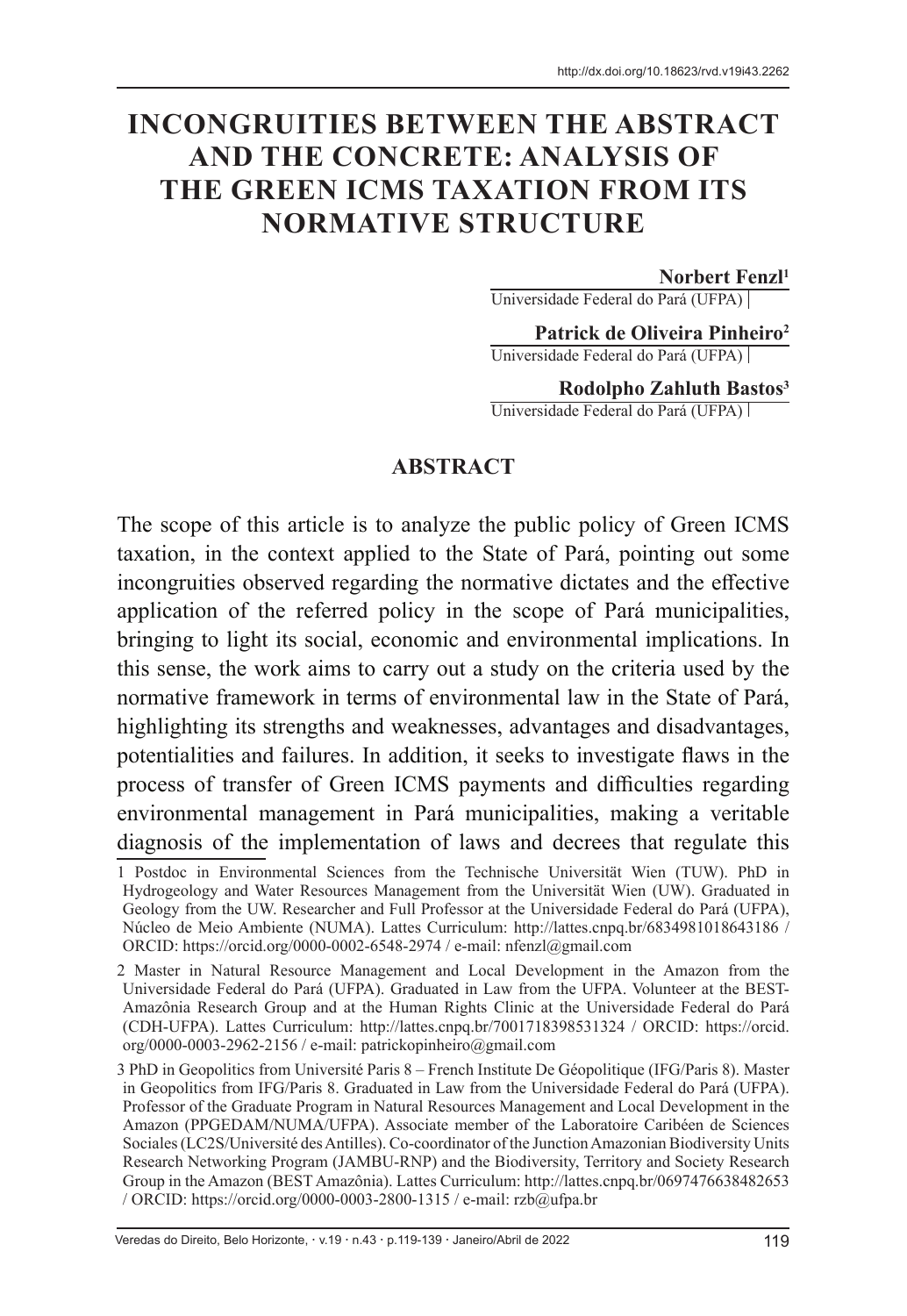public policy, as far as the dichotomy between theory and practice is concerned. Through bibliographical-theoretical research, combined with the quantitative analysis of the data obtained, the article concludes that there are many inconsistencies observed in the application of environmental standards, especially those related to the transfer of Green ICMS payments, since Pará suffers from systemic issues that hinder proper environmental management and the effective collection of benefits to which this public policy is intended.

**Keywords:** Systemic analysis; Environmental Law; Green ICMS; Pará.

# *INCONGRUÊNCIAS ENTRE O ABSTRATO E O CONCRETO: ANÁLISE DO ICMS VERDE DO PARÁ A PARTIR DE SUA ESTRUTURA NORMATIVA*

# *RESUMO*

*Este artigo tem como escopo analisar a política pública do ICMS Verde, no contexto aplicado ao estado do Pará, apontando algumas incongruências observadas quanto aos ditames normativos e à efetiva aplicação da referida política pública no âmbito dos municípios paraenses, trazendo à luz suas implicações sociais, econômicas e ambientais. Nesse sentido, o trabalho objetiva realizar um estudo sobre os critérios utilizados pelo arcabouço normativo do estado do Pará em matéria de Direito Ambiental, destacando seus pontos fortes e fracos, vantagens e desvantagens, potencialidades e incapacidades. Além disso, pretende-se investigar falhas no processo de repasse do ICMS Verde e dificuldades dos municípios quanto à gestão ambiental, realizando um verdadeiro diagnóstico acerca da implementação da lei e dos decretos que regulam essa política pública, no que concerne à dicotomia entre teoria e prática. Por intermédio de pesquisa bibliográficoteórica, combinada à análise quantitativa dos dados obtidos, o artigo conclui que são muitas as incongruências observadas na aplicação das normas ambientais, em especial as relacionadas ao repasse do ICMS Verde, vez que o Pará sofre com problemas sistêmicos que dificultam a adequada gestão ambiental e o efetivo recolhimento dos benefícios a que essa política pública se destina.*

*Palavras-chave: análise sistêmica; Direito Ambiental; ICMS Verde; Pará.*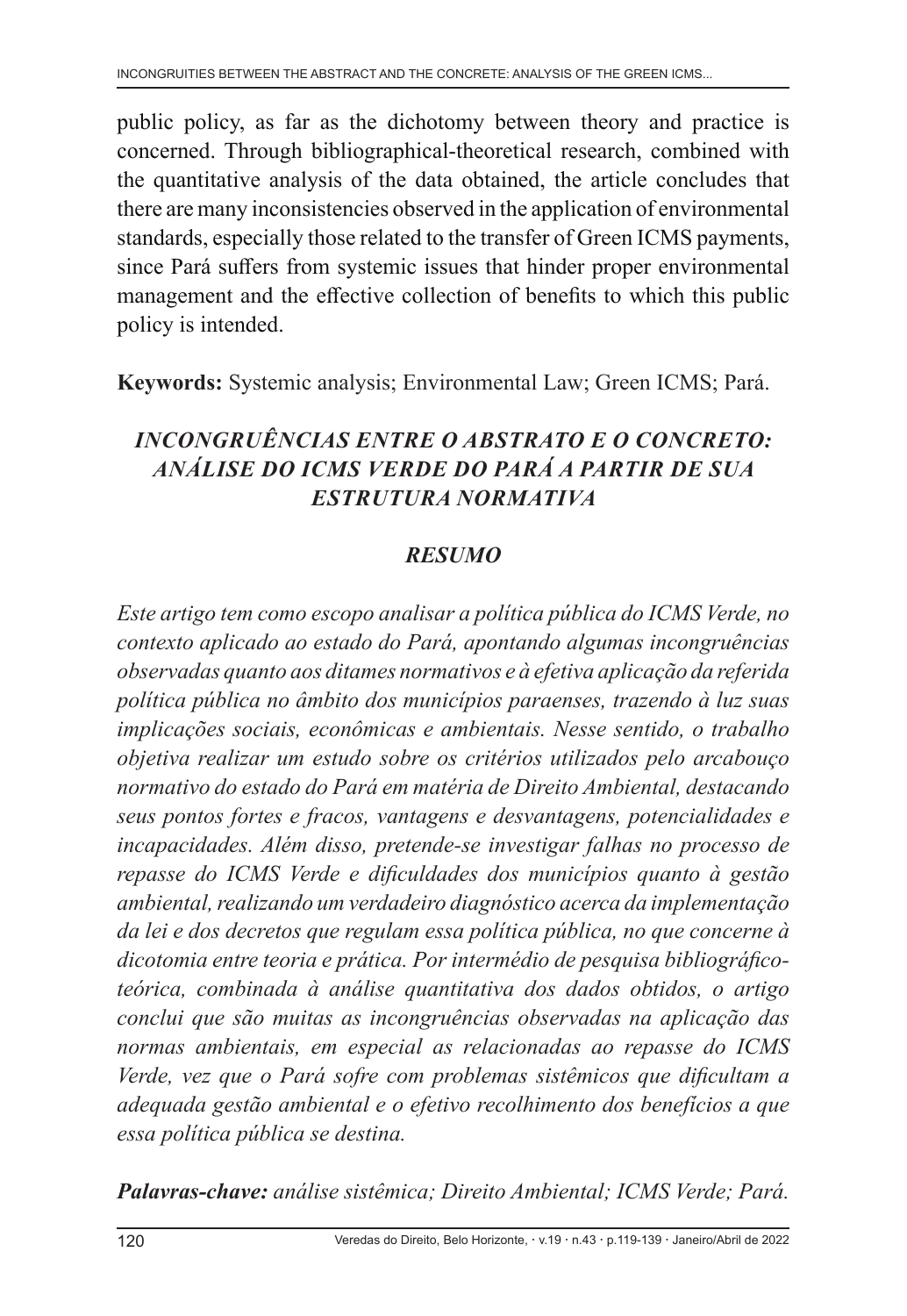#### **INTRODUCTION**

This article points out advances and inconsistencies of an environmental public policy, based on a specific analysis of the adoption of the ICMS Verde (Green ICMS taxation) in the state of Pará, aiming to verify the logical advantages of a systemic analysis of the environmental normative framework and bringing to light the social, economic and environmental implications of its application. In this sense, the article makes use of the theory of complex systems as a methodological tool that allows identifying, analyzing and establishing dialectical relationships between the dimensions that make up a system. It was thereby possible to understand the internal contradictions of the set of laws that make up the Green ICMS, as well as to glimpse all the dimensions of this legal system, from its conception to the consequences of its practical application in the Pará municipalities.

After these initial remarks, this article aims to: (a) analyze the criteria used by the normative framework of Pará in terms of environmental public policy, highlighting some of its strengths and weaknesses, advantages and disadvantages, potentialities and failures; (b) investigate possible failures in the process of transferring ICMS Verde in Pará, as well as the difficulties faced by municipalities in terms of environmental management; and (c) carry out a diagnosis about the implementation of the law and decrees on ICMS Verde, with special emphasis on Pará municipalities, as regards the dichotomy between theory and practice.

In this context, this research work highlights a specific case as a specific source of analysis, namely, the controversies surrounding the application of ICMS Verde in Pará. This is a paradigmatic case, since the Ecological ICMS, in theory, is an important instrument to encourage the protection of a balanced environment; however, in practical terms, it demonstrates inconsistencies in the application of specific laws intended to regulate the aforementioned tax when there is no effective control of its use by responsible bodies, as will be shown.

Regarding the central problem proposed by the article, we started from the following research question: "what inconsistencies are found from a systemic analysis of the ICMS Verde distribution policy in the state of Pará?". Thus, the study was primarily designed to find answers from the analysis of an integrated system, divided in part by didactic criteria. Then, it starts from the analysis of taxation as a method of state intervention in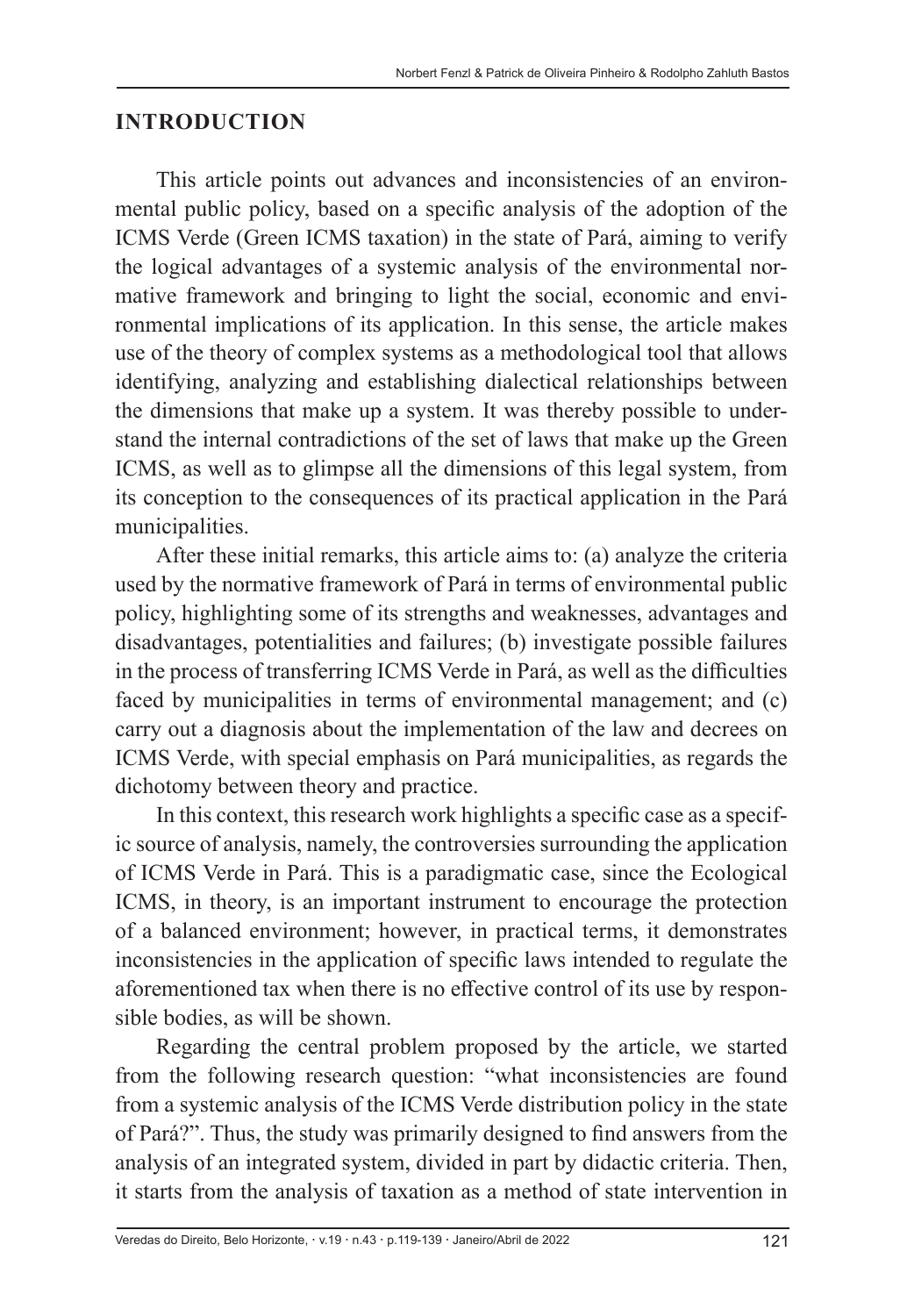the context of the environment to, later, place ICMS Verde in the context of the environmental tax system in Brazil. Finally, a theoretical and practical diagnosis is made about the law and decrees that deal with ICMS Verde in Pará and in its municipalities.

Based on the methodological focus, the article is guided by a qualitative approach, and can be partly classified as a bibliographic-documentary review, since a literature review was carried out on relevant topics for developing the research. Furthermore, the choice for the qualitative method was also due to the need for theoretical deepening around the theme that involves the ICMS tax application in Pará, so that one can understand how the theory effectively corresponds to the practice observed in the scope of the municipalities. Finally, a quantitative methodology was used, represented by data obtained from analysis by the Municipal Court of Auditors (TCM-PA), as well as those presented by the Brazilian Institute of Geography and Statistics (IBGE).

Finally, the article concludes that Pará suffers from serious structural problems that hinder both the proper application of the norms related to ICMS Verde in the municipalities and the effective collection of the benefits to which the referred institute is destined, because, as observed *in loco*, Pará ended up benefiting all the municipalities of Pará with the values related to ICMS Verde without distinction, just for political reasons. Furthermore, it was found, as will be demonstrated in the course of the work, that the municipalities of Pará, to a large extent, do not have the necessary conditions to carry out the environmental management required by law, which causes a problem in the structural bases of that public policy. Therefore, the work will analyze some inconsistencies found in the practical scope of ICMS Verde policy implementation in Pará and, in the end, some possible solutions to the presented problem will be proposed.

## **1 TAXATION AS A METHOD OF STATE INTERVENTION IN THE ENVIRONMENT**

State intervention in the legal-environmental sphere is a highly relevant topic of contemporary discussion in the theoretical and practical scenario of Brazilian Environmental Law, since, as Tupiassu (2016) explains, the use of taxes is a requirement for the realization of the right to a healthy environment, relating to the need to ensure the compatibility of budgetary policies with the systematic interpretation of constitutional norms. Thus, it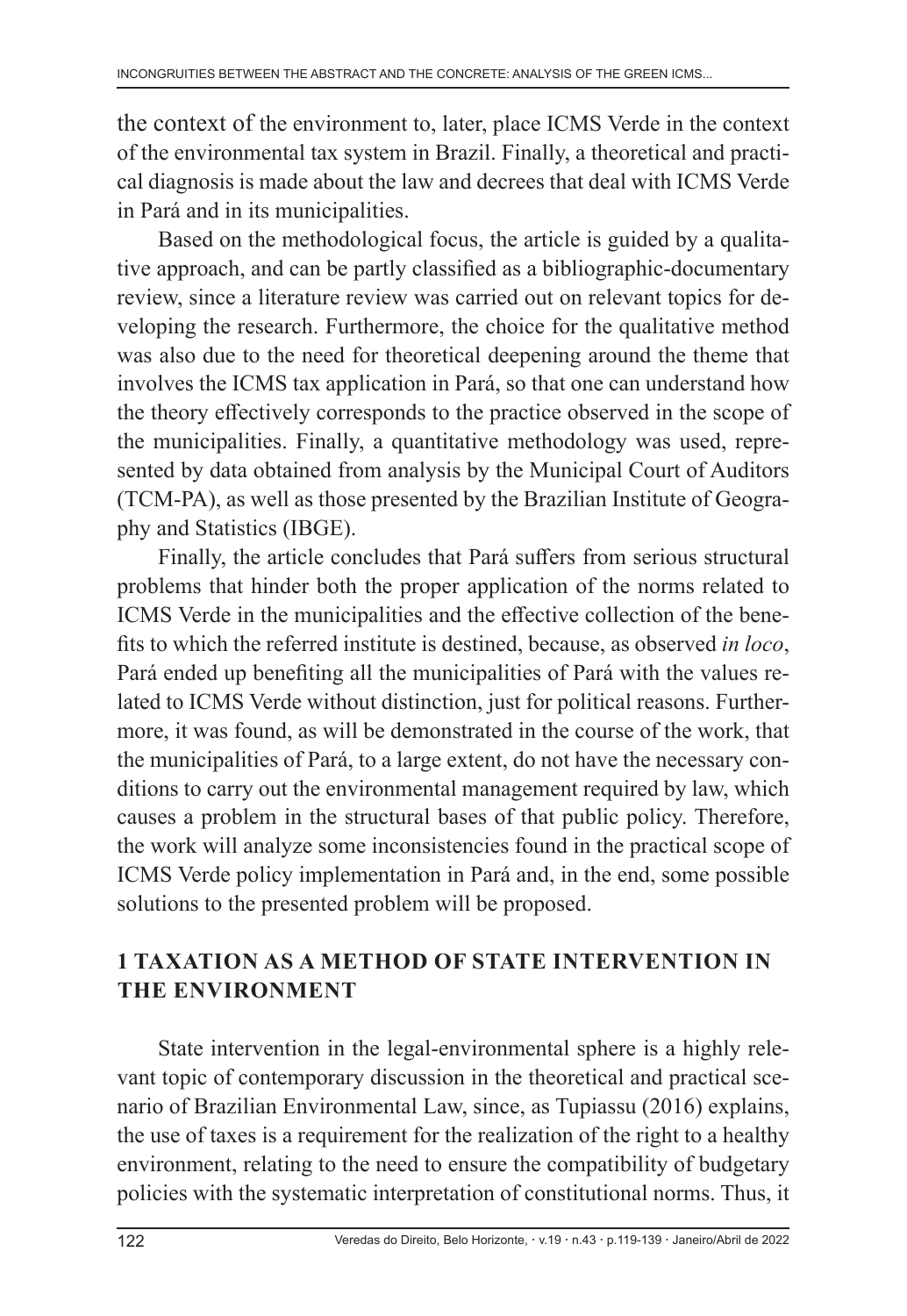is argued that certain tax, economic or market instruments were developed with the aim of dealing with public environmental policies, so that the role of the State would not be an imposition of a positive or negative nature, but rather a stimulus or discouragement. of certain behaviors.

As regards the investigation about the need for State intervention in the environmental sphere, it is important to understand how these forms are closely related and, from then on, to extract some observations from the set of responses to the aforementioned questioning and their respective intersections. In this sense, the starting point is the protection of the environmental good, since this discussion would not even be possible if the environment, natural or artificial, no longer existed on the factual level. This time, the protection of the environment becomes a true objective of a legal system concerned not only with the present, but also with the future.

According to Benjamin (2005), who starts from a prescriptive vision of the future, it is necessary for the legal system to become more efficient in order to effectively maintain the quality of life and, therefore, the environment as a projection of the human condition.

> The ethical commitment not to impoverish the Earth and its biodiversity, with the aim of maintaining the options of future generations and guaranteeing the very survival of species and their habitat. [...] the property right is invited to be updated, aiming to make it more receptive to the protection of the environment, that is, to rewrite it under the guidance of sustainability. […] there is a clear option for open, transparent, well-informed and democratic decision-making processes, structured around a due environmental process. […] Finally, there is a clear concern with implementation, aiming to prevent the higher norm (but also the infraconstitutional one) from taking on a rhetorical feature – beautiful from a distance and irrelevant in practice (BENJAMIN, 2008, p. 40-41).

From these ethical principles, the ideal arises that Environmental Law should guide not only public policies, but also private actions, adopting environmental protection as a basic principle, which is directly related to the protection of human life. In this sense, the need to preserve the environment is reaffirmed not only through laws (theoretical scope), but also through positive and negative stimuli (practical scope).

Tôrres (2005) states that it is imperative to coordinate means and make efforts to give effect to the constitutional commandments regarding the attributions of the Government and society in the effective preservation, guarantee and maintenance of the environment. Thus, it is important to order both governmental actions and societal actions themselves, which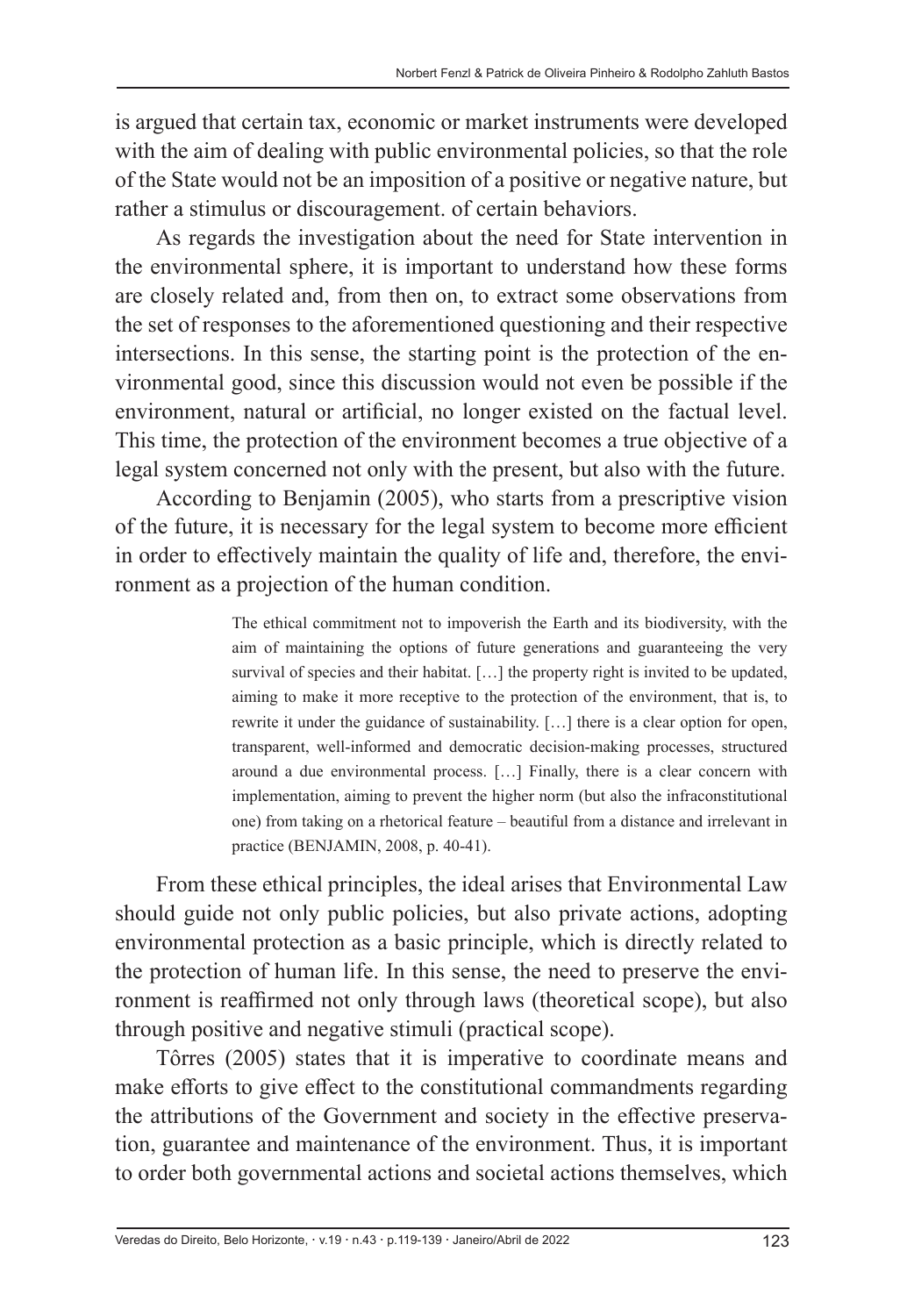gives rise to State intervention in the environmental sphere, regulating activities that, directly or indirectly, have the potential to "act" effectively for the realization of the healthy environment. The verb "to act", in this sense, translates the idea that, by both improving and harming, the agent is acting on the environment, being responsible for the consequences of its actions. Thus, actions, both public and private, must be regulated so that those who reduce environmental potentials must pay for such a loss, and those who improve the environment in which they live must benefit.

Therefore, state intervention in the environmental sphere is of great importance, since environmental preservation is a criterion for the maintenance of other fundamental rights, not only binding the Government and society, positively or negatively, but also demanding the defense and satisfaction of fundamental rights. With the intention of regulating this set of actions, the State can make use of Tax Law, since this branch of Law can assume not only an encouraging facet (when it stimulates certain practices), but also an inhibiting one (when there is a disincentive through the increase of a certain tax).

Based on these considerations and on the studies by Oliveira and Périllier (2009), it is possible to situate the fiscal and extrafiscal functions of the tax. The fiscal function is related to obtaining public revenue to meet the ordinary expenses of the State; in turn, the extrafiscal function of the tax is linked to political and social purposes. Also in this sense, according to Sebastião<sup>4</sup> (2006), the fiscal purpose is the one that is most commonly associated with taxes, as it is necessary for the purpose of strengthening financial resources, so that the State can put its typical activities into practice.

This approach presented on Tax Law as a means of guidance and rational use of the environmental good gives rise to the notion of Environmental Tax Law as a valid alternative for the State to intervene in the legal-environmental sphere. Environmental Tax Law finds an adequate concept in the study by Tôrres (2005, p. 102):

> The branch of Tax Law science that aims to study tax legal rules developed in competition with the exercise of environmental competences, to determine the use of tax in the instrumental function of guaranteeing, promoting or preserving environmental goods.

<sup>4</sup> The author argues that extra fiscality occurs when the main purpose of the tax is not the collection itself, but the inductive effect of behavior that affects the taxpayer, so as to encourage him to adopt, or not, a certain conduct (SEBASTIÃO, 2006).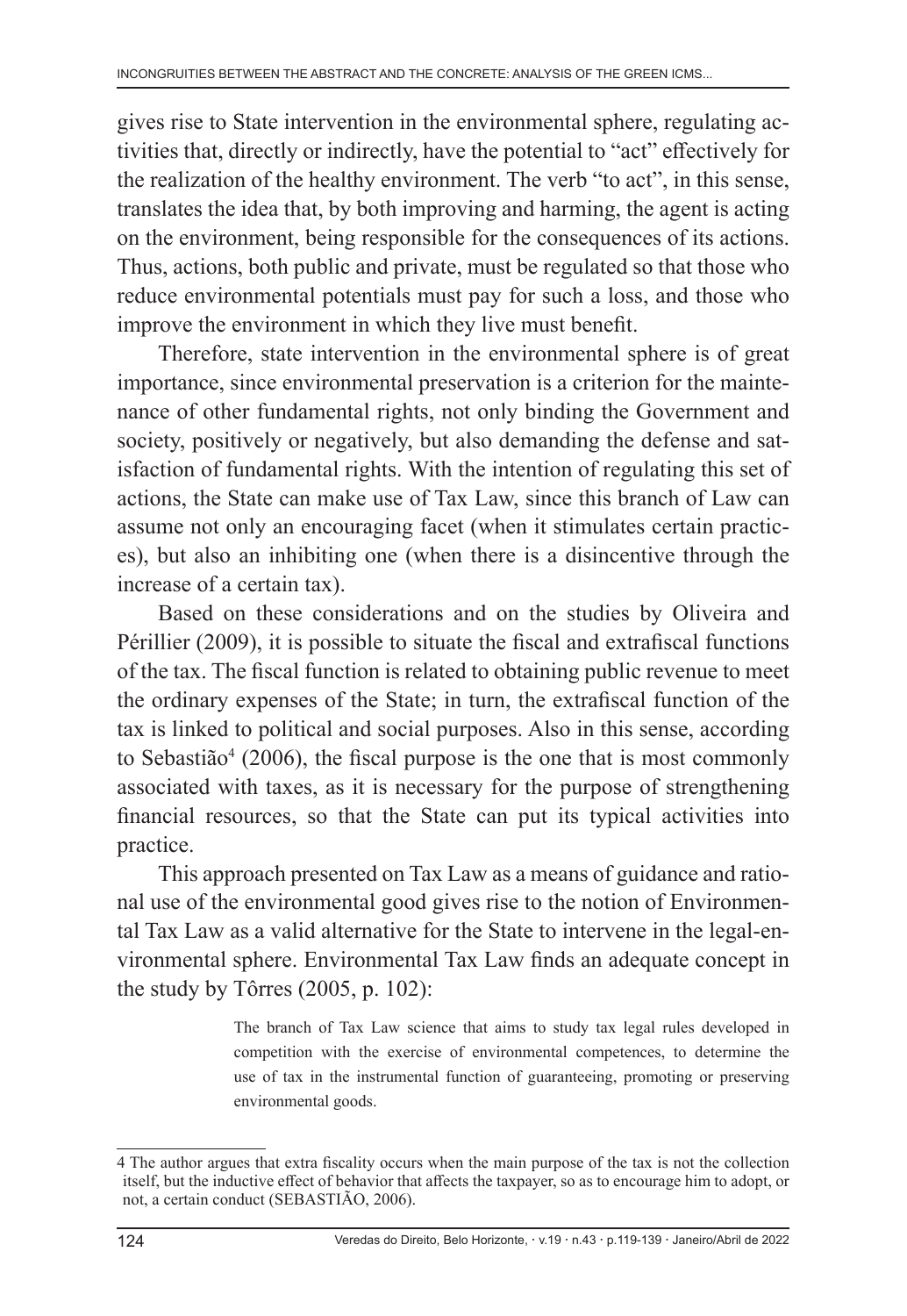From this point on, it is important to understand how this branch of law can act as a means to preserve the environment, through the adoption of limits imposed by both environmental principles and tax principles. Environmental Tax Law borrows from the 1988 Federal Constitution a constitutional reason<sup>5</sup>, understood as a different purpose from that adopted by Tax Law as public revenue. On the contrary, this branch only welcomes the facet of legitimacy incorporated by the former, when it requires the adequacy of tax rules to its elements (materiality, calculation basis and taxpayer). It becomes, therefore, a branch of Tax Law with its own purpose of environmental protection.

According to Tupiassu (2016), extrafiscal taxation is a type of taxation that allows the appreciation of the taxpayer's freedom, who must choose between increasing their tax burden or changing their behavior. The author also emphasizes that it is necessary to recognize the importance of its use as an instrument for the execution of public policies, including, notably, the policies of protection and improvement of environmental quality.

In this sense, the Green ICMS (a kind of Ecological ICMS) can be considered a public policy aimed at compensating municipalities for restrictions on land use, since they have protected areas in their territory, in addition to encouraging those whose good environmental practices are directly related to the dictates expressed in the general norms of the Brazilian legal system, in which the aforementioned public policy finds its justification. As highlighted by Scaff and Tupiassu (2004, p. 171-172):

> The Ecological ICMS has its origin related to the search for alternatives for public financing in municipalities whose restrictions on land use are strong obstacles to the development of classic economic activities. The institute brings surprising results capable of giving a new face to all national environmental policies. […] This incentive represents a strong extrafiscal economic instrument with a view to achieving a constitutional purpose of preservation, promoting fiscal justice, and influencing voluntary action of the municipalities that seek an increase in revenue, in the search for a better quality of life for their populations.

In this way, it is possible to perceive that the Ecological ICMS is, in fact, an instrument to encourage environmental protection, and can be used beyond a purely collection bias by the municipalities, as a means of promoting and increasing the population's quality of life. Thus, through all the characteristics presented above, it is possible to highlight again how environmental taxation through public policies can be understood as a source 5 This concept of "constitutional reason" granted to Environmental Tax Law is taken from Tôrres (2005).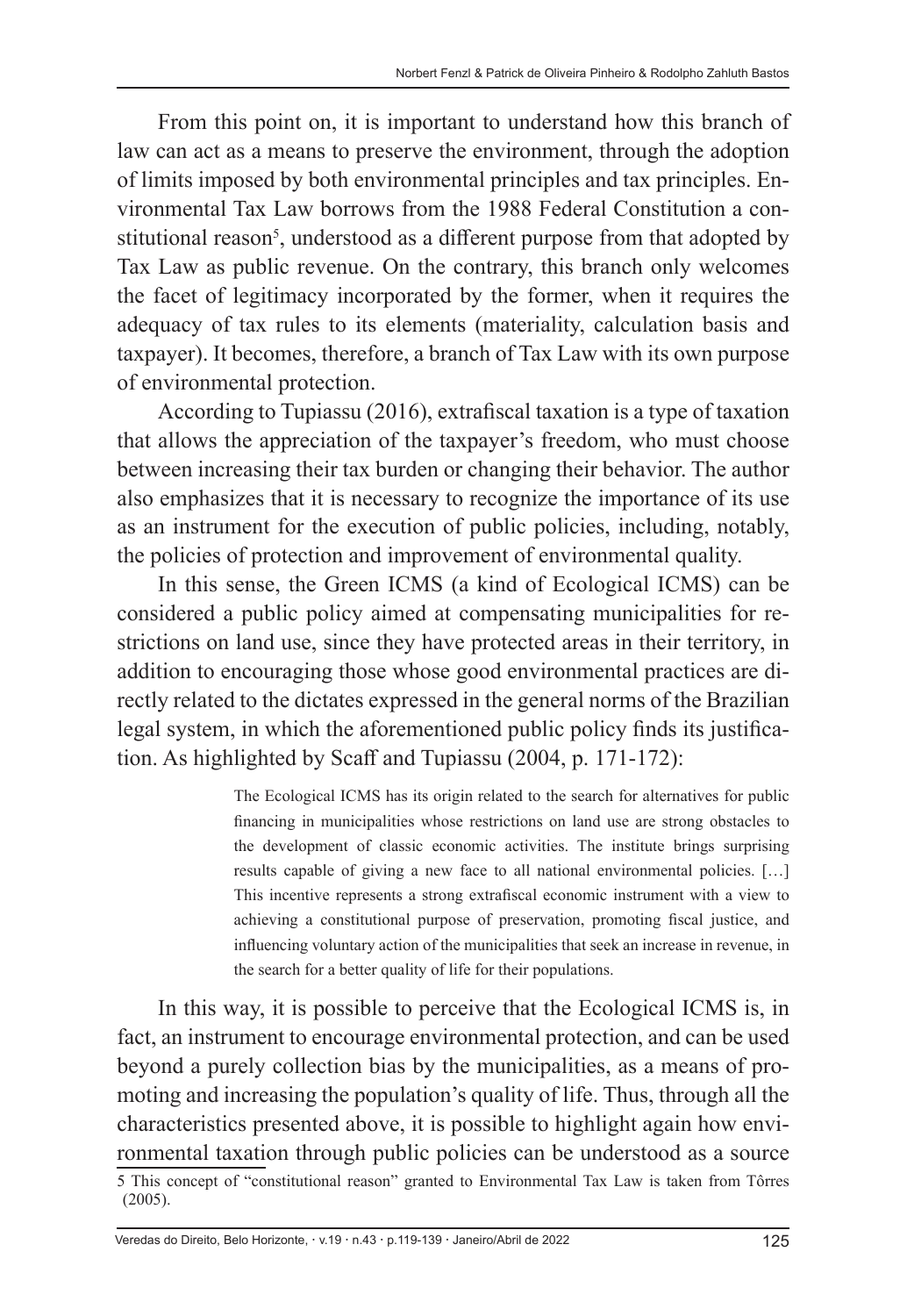of energy/input, whose interactions are far beyond merely fiscal and tax issues. It is therefore possible to understand the Ecological ICMS beyond the simple sums of its parts, a fact that demonstrates the adaptation of each entity to comply with its legal obligations.

# **2 THE GREEN ICMS IN AN ENVIRONMENTAL TAX CONTEXT**

After the advent of the Federal Constitution of 1988, the issue involving the Ecological ICMS started to gain relevance. Even so, however, after more than 30 years since the promulgation of the Magna Carta, it is still in the implementation phase in some Brazilian states. An example is the state of Amazonas, in the North region, which has not yet succeeded in effectively implementing such a public policy.

ICMS, as explained by Tupiassu, Bastos and Gros-Désormeaux (2017), is considered a tax that the states are responsible for under their own legislation, in accordance with the general rules established by the 1988 Federal Constitution; however, although ICMS is created and collected by each state, a part of this revenue obtained must be transferred to the municipalities, according to legally established criteria. The 1988 Federal Constitution, in its art. 155, II, determines the competence of states to impose taxes on operations related to the circulation of goods, as well as on the rendering of interstate, intermunicipal and communication services, even when financial negotiations and services provision begin outside the country.

As taught by Carrazza (2009, p. 36):

The acronym "ICMS" includes at least five different taxes: tax on mercantile operations; tax on interstate and intermunicipal transportation services; communication services tax; tax on the production, import, circulation, distribution or consumption of lubricants and liquid and gaseous fuels and electricity; and tax on the extraction, circulation, distribution or consumption of minerals.

Therefore, ICMS will be due whenever legal operations<sup>6</sup> transport goods from production to consumption, for profit. After tax collection, carried out by the state, it must be divided in part with the municipalities, under the terms of art. 158 of the 1988 Federal Constitution:

<sup>6</sup> Note that this reflects the fact that only goods, by legal definition, can be framed as products subject to the aforementioned tax.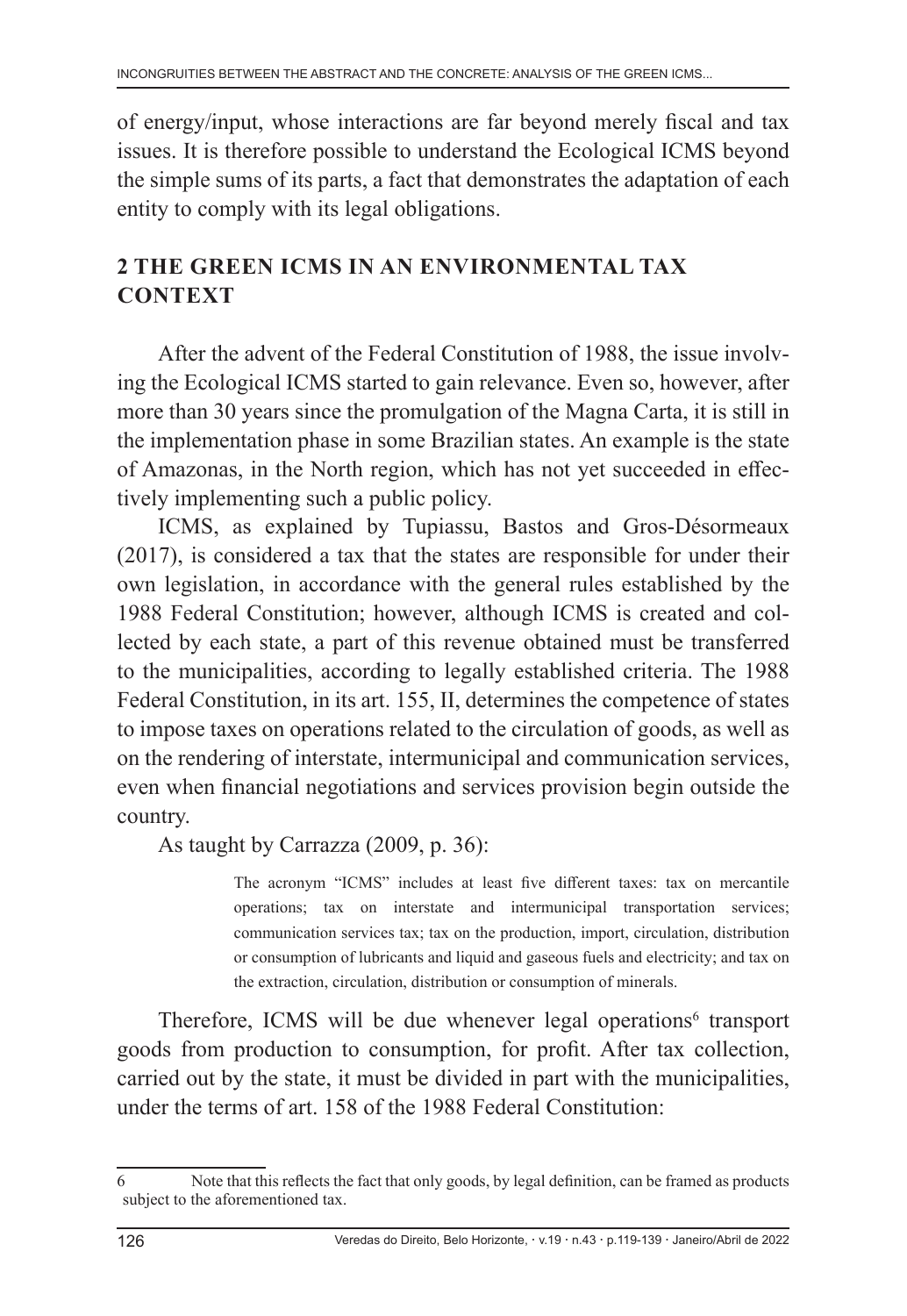Art. 158 – The following shall be assigned to the municipalities:: […]

**IV – Twenty‑five per cent of the proceeds from the collection of the state tax on transactions regarding the circulation of goods and on rendering of interstate and intermunicipal**

#### **transportation services and services of communication.**

Sole paragraph. The revenue portions assigned to the municipalities, as mentioned in item IV, shall be credited in accordance with the following criteria:

I – At least three-fourths, in proportion to the value added in the transactions regarding the circulation of goods and the rendering of services carried out in the territory of the municipalities;

**II – up to one‑quarter, in accordance with the provisions of a state law or, in the case of the territories, of a federal law** (BRASIL, 1988, emphasis added).

As mentioned above, it can be seen that, in item II of the sole paragraph of art. 158 of the 1988 Federal Constitution, the embryo of what would become the Ecological ICMS emerges, given that it is on the 25% (twentyfive percent) that state law can apply to give a differentiated destination to the revenue in which this logic is inserted. In the case of Pará, this percentage is allocated, in part, to Green ICMS.

It is worth mentioning that the 1989 Constitution of the State of Pará, in its art. 225, IV, already matched this term with the aforementioned definition, given that 25% (twenty five percent) of the ICMS product would be destined to the municipalities of the state, according to the aforementioned legal provision. Another important legal provision is the one contained in art. 225, § 2 of the Constitution of Pará, which provides that municipalities that had part of their territories in environmental conservation units would have special treatment regarding the credit of the revenue portions referenced in art. 158, IV and Sole Paragraph, II, of the 1988 Federal Constitution, without prejudice to the collection of other revenues, in accordance with the law.

Even so, it was only in the state of Paraná, through State Law No. 9,491, of December 21, 1990, in conjunction with Complementary Law No. 59, of October 1, 1991, later amended by Complementary Law No. 67, of January 8, 1993, as well as through Decree No. 2,791, of December 27, 1996, that the Ecological ICMS was first implemented in the Brazilian legal system. With the success of public policy in Paraná, there was an encouraging impulse that was manifested by its diffusion in other states of Brazil.

In this sense, to better exemplify the issue, Loureiro (2002) informs that the Paraná Ecological ICMS Law had as practical objectives, when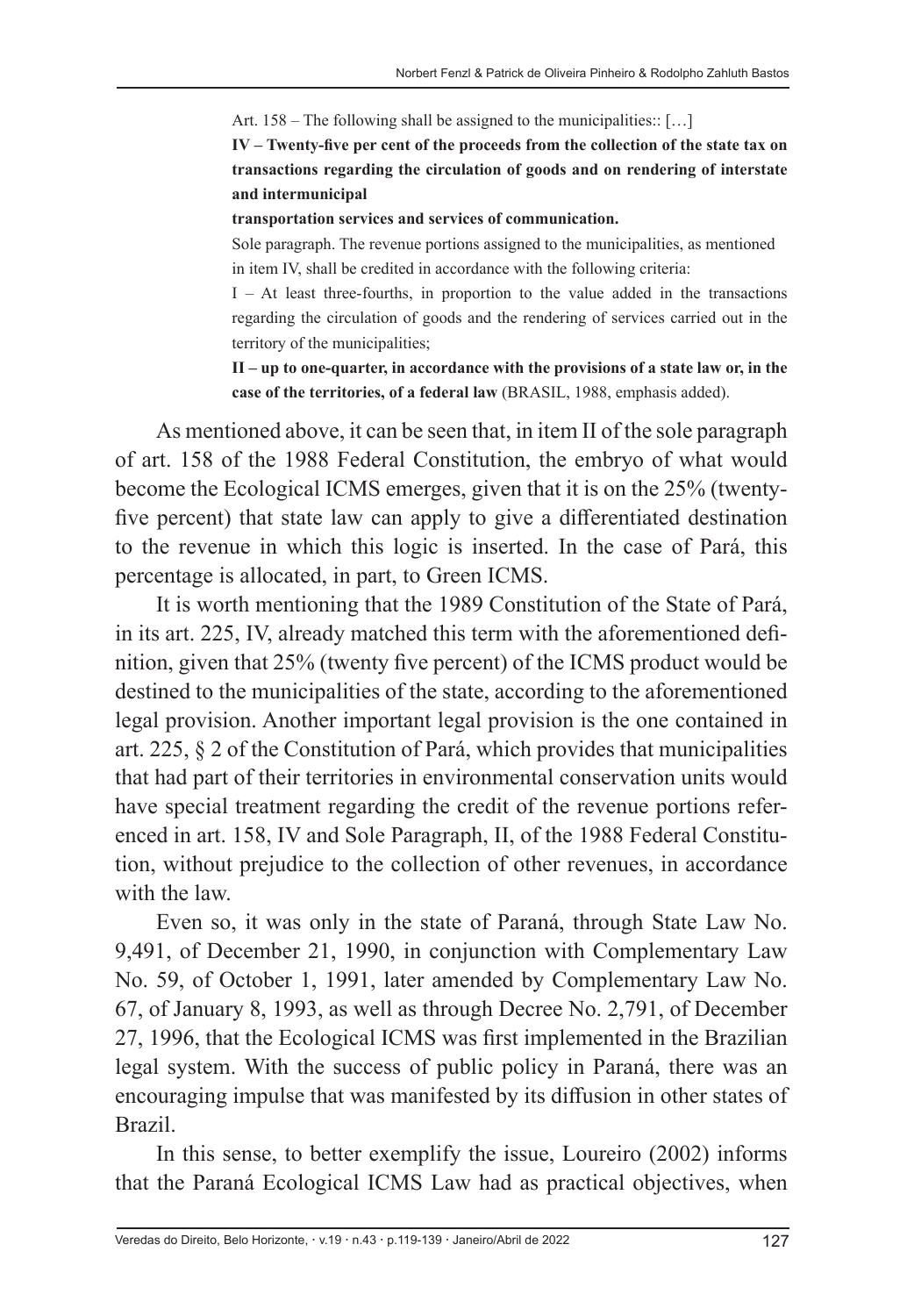it was implemented: (a) to provide an increase in the number and surface of environmental conservation units, as well as in other protection areas; (b) promote regularization, planning, implementation and the pursuit of sustainability in its protected areas; (c) encourage the construction of ecological corridors, by seeking to connect plant fragments; (d) provide for adoption, development and institutional consolidation, on state and municipal levels, with a view to conserving biodiversity; and (e) promote fiscal justice through environmental conservation.

In turn, in the context of Pará, the scenario was a little different, given that the institution of ICMS Verde is more recent, having been instituted only in July 2012 through State Law No. 7,638, regulated by Decree No. 775 of 2013 and later by Decree No. 1,696 of 2017. This law was responsible for changing the wording of art. 3, II, of Law No. 5,645, of January 11, 1991, starting to provide for criteria, deadlines and transfer of the quota share of the ICMS portions and other taxes collected by the state and received by the state, belonging to the municipalities, and arts. 1, 3, II, and 4-A. In this sense, of the 25% (twenty-five percent) allocated to distribution among the municipalities of Pará, it is necessary to highlight how the proper distribution is carried out, since this is not destined for Green ICMS only, as shown in Table 1.

| <b>Criteria</b>                                      | 2011  | 2012  | 2013    | 2014  | 2015  |
|------------------------------------------------------|-------|-------|---------|-------|-------|
| Added Tax Value                                      | 75%   | 75%   | 75%     | 75%   | 75%   |
| Proportion of municipal<br>population                | $5\%$ | $5\%$ | $5\%$   | $5\%$ | $5\%$ |
| Proportion of municipal<br>area                      | $5\%$ | $5\%$ | $5\%$   | $5\%$ | $5\%$ |
| Same as all municipalities                           | 15%   | 13%   | 11%     | 9%    | 7%    |
| <b>Environmental Criterion/</b><br><b>Green ICMS</b> | 0%    | $2\%$ | 4%      | 6%    | 8%    |
| Total                                                | 100%  | 100%  | $100\%$ | 100%  | 100%  |

**Table 1 –** Division of ICMS portions according to the annex of Law No. 7,638/2012.

Source: adapted from Pará (2012).

After this brief explanation about the ICMS collected by the states and its proper distribution among the municipalities, the question of the law and decrees of Pará mentioned in a later topic will be specifically addressed.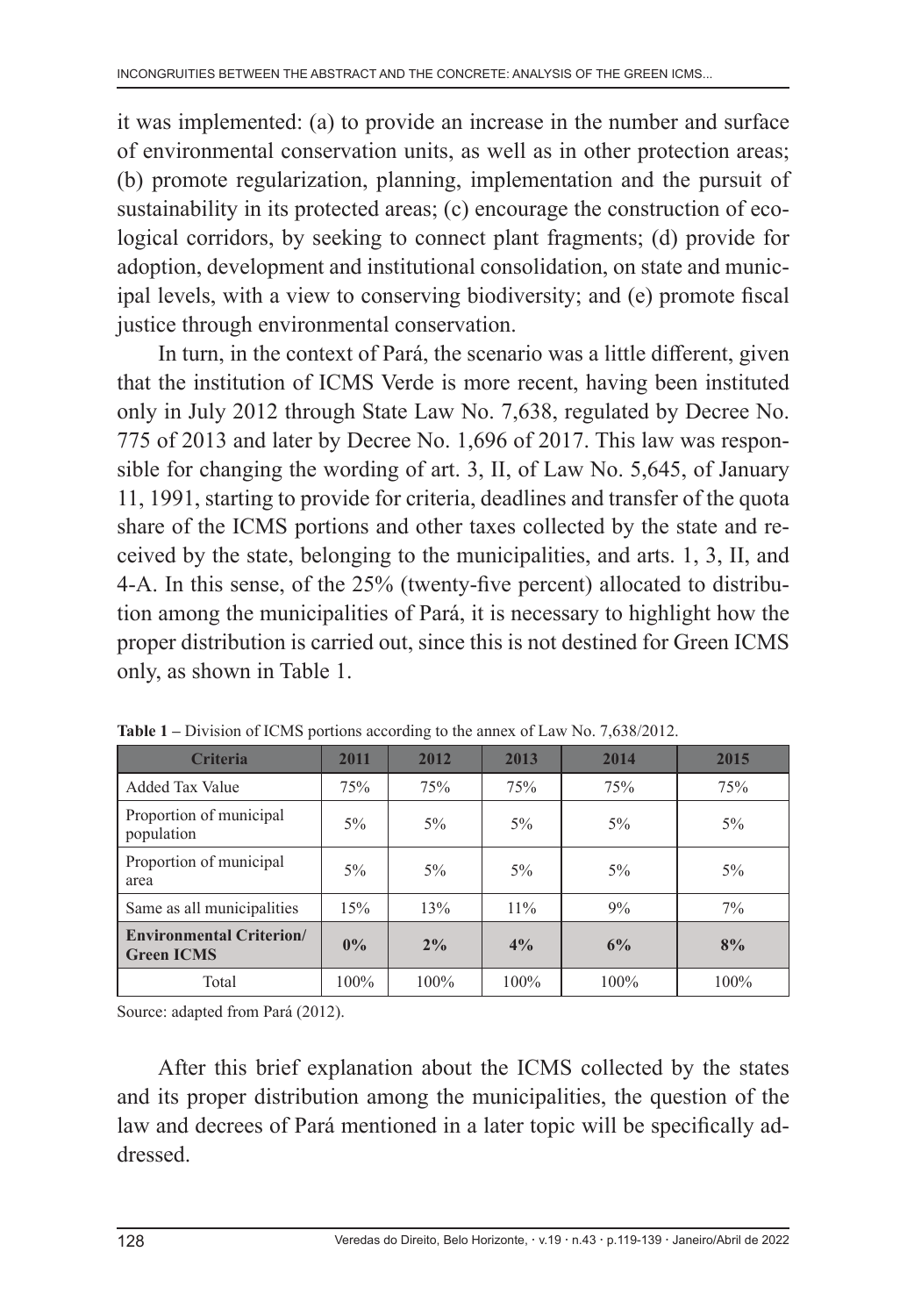### **3 OF THE LAW AND DECREES ON THE GREEN ICMS IN THE STATE OF PARÁ: BETWEEN THEORY AND PRACTICE**

In order to make it more understandable to the reader, Box 1 establishes a comparison with the contents covered, both in Law No. 7.638/2012 and in Decree No. 775/2013 (revoked) and Decree No. 1,696/2017. When this comparison is not possible, the term "unparalleled" was established in order to indicate the absence of similar content. It is also worth mentioning that Decree No. 1,696/2017 revoked the provisions to the contrary, especially those contained in the previous Decree No. 775/2013, and it is relevant to show a parallel between both legislations.

|                                                                                                    | Law No. 7,638/2012         | Decree No. 775/2013<br>(revoked) | Decree No.<br>1,696/2017                           |
|----------------------------------------------------------------------------------------------------|----------------------------|----------------------------------|----------------------------------------------------|
| Comparison of<br>contents covered in<br>the law and decrees,<br>according to<br>thematic relevance | Art. 1                     | Art. 1                           | Art. 1                                             |
|                                                                                                    | Art. 2                     | Unparalleled                     | Unparalleled                                       |
|                                                                                                    | Art. 3                     | Art. 7                           | Art. 11                                            |
|                                                                                                    | Art. 4                     | Art. 8                           | Art. 12                                            |
|                                                                                                    | Art. 5                     | Art. 9                           | Art. 13                                            |
|                                                                                                    | Art. 6                     | Art. 4; Art. 5; and Art. 6       | Art. 4; Art. 5;<br>Art. 6; Art. 7; and<br>Art. $8$ |
|                                                                                                    | Art. 7; Art. 8; and Art. 9 | Art. 3                           | Art. $3$                                           |
|                                                                                                    | Art. 10                    | Unparalleled                     | Unparalleled                                       |
|                                                                                                    | Art. 11                    | Art. 13                          | Art. 18                                            |
|                                                                                                    | Unparalleled               | Art. 2nd                         | Art. $2$                                           |
|                                                                                                    | Unparalleled               | Unparalleled                     | Art. 5                                             |
|                                                                                                    | Unparalleled               | Art. 10                          | Art. 14                                            |
|                                                                                                    | Unparalleled               | Art. 11                          | Art. 15                                            |
|                                                                                                    | Unparalleled               | Art. 12                          | Art. 16                                            |

**Box 1 –** Comparison between the Green ICMS Law and its decrees in Pará

Source: Prepared by the authors based on Pará state legislation.

The comparison in Box 1 is intended to facilitate the understanding of the law and decrees, as it is the premise of this article to democratize the understanding of the Green ICMS policy. Thus, by way of example, Law No. 7.638/2012, in its art. 6, defines general parameters for the choice of technical criteria and indexes; whereas Decrees No. 775/2013 and No. 1,696/2017, in turn, regulate such criteria and indexes as highlighted in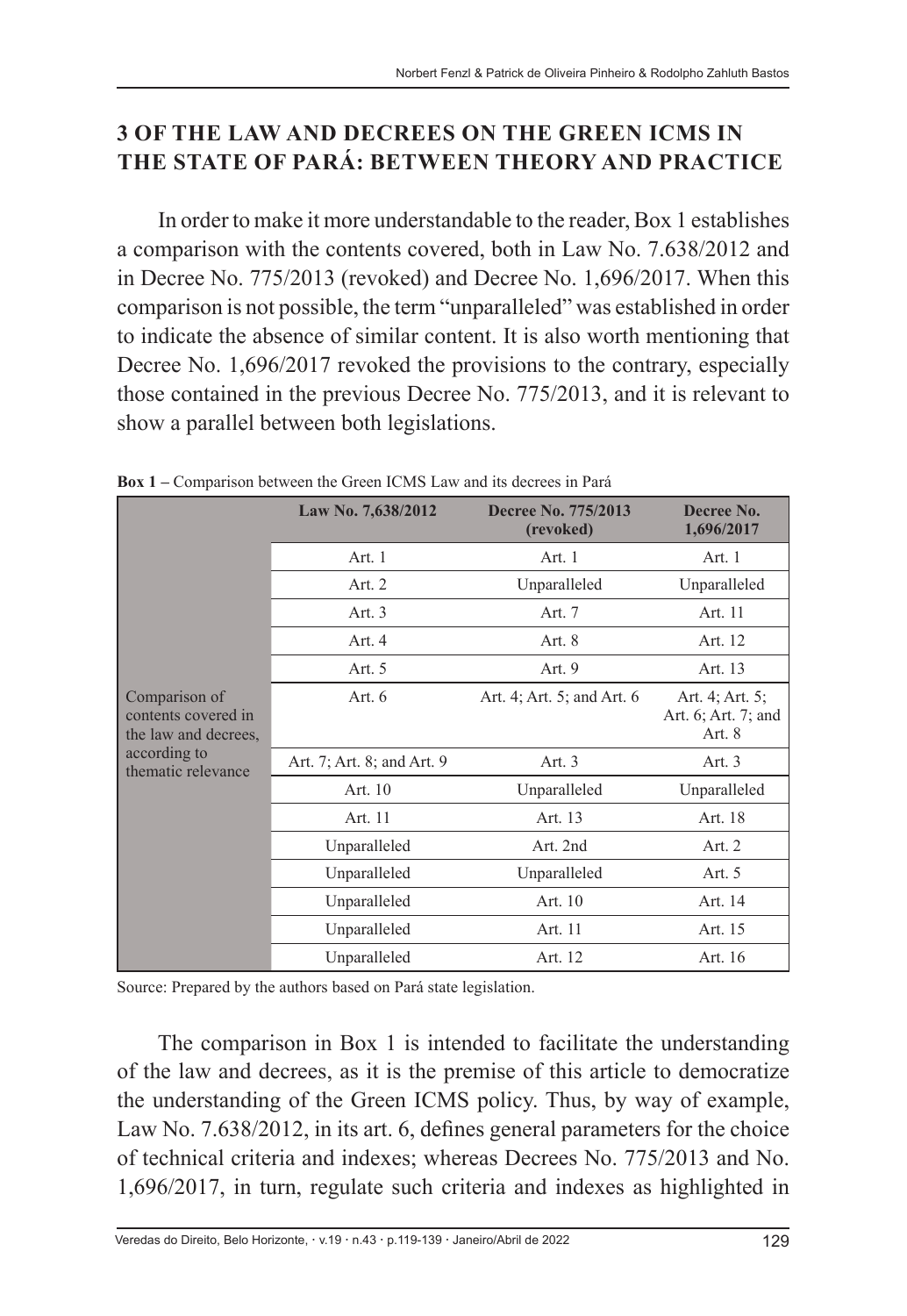Box 1. This time, the comparison seeks to direct the novice reader on how and where the points highlighted in law and defined in the decrees are related.

Regarding the aforementioned Decrees, a parallel will be made between both, since they basically deal with the same subject and are, as far as possible, updates of each other. As an example, art. 1 and 2 of both Decrees, No. 775/2013 and No. 1,696/2017, are identical. Art. 3 finds its first point of differentiation between the two Decrees, however without direct expression to the study of incongruities.

It is worth mentioning, initially, that not all articles of Law No. 7.638/2012 will be useful for the intended analysis, as there are merely procedural provisions in the legal field, such as art. 10 of the aforementioned legislation, which does not bring significant content to the intended analysis.

Art. 1 of the aforementioned law determines the inputs of Green ICMS and defines that the revenue portions referred to in § 2 of art. 225 of the Constitution of the State of Pará will be credited according to the ecological criterion, without prejudice to those established in other laws – thus destining the ICMS transfer from an ecological/environmental perspective. Also in this sense, art. 2 of Law No. 7,638/2012 defines the structural border to be analyzed, so that the so-called "Green ICMS border" is the one composed of Pará municipalities that house conservation units and other protected areas in their territory, as well as participate in their implementation and management, requirements that make up the ecological criterion.

Art. 3, in turn, defines a condition for the enjoyment of the special treatment defined by the legislation. According to the provision, each municipality must organize and maintain its own Municipal Environmental System. It is worth highlighting this specific point, because, when defining a structuring condition, an obligation arises for the elements of this set to follow that parameter.

> Art. 3. In order to enjoy the special treatment provided for in this Law, **each municipality must organize and maintain its own Municipal Environment System,** which favors participation and is composed, at least, of:

> I – Municipal Environment Council, of a deliberative nature and socially equal composition;

II – Municipal Environmental Fund;

III – Public administrative body executing the Municipal Environmental Policy, endowed with adequate and sufficient human, material and financial resources to perform its functions, in particular, the implementation of the planning process and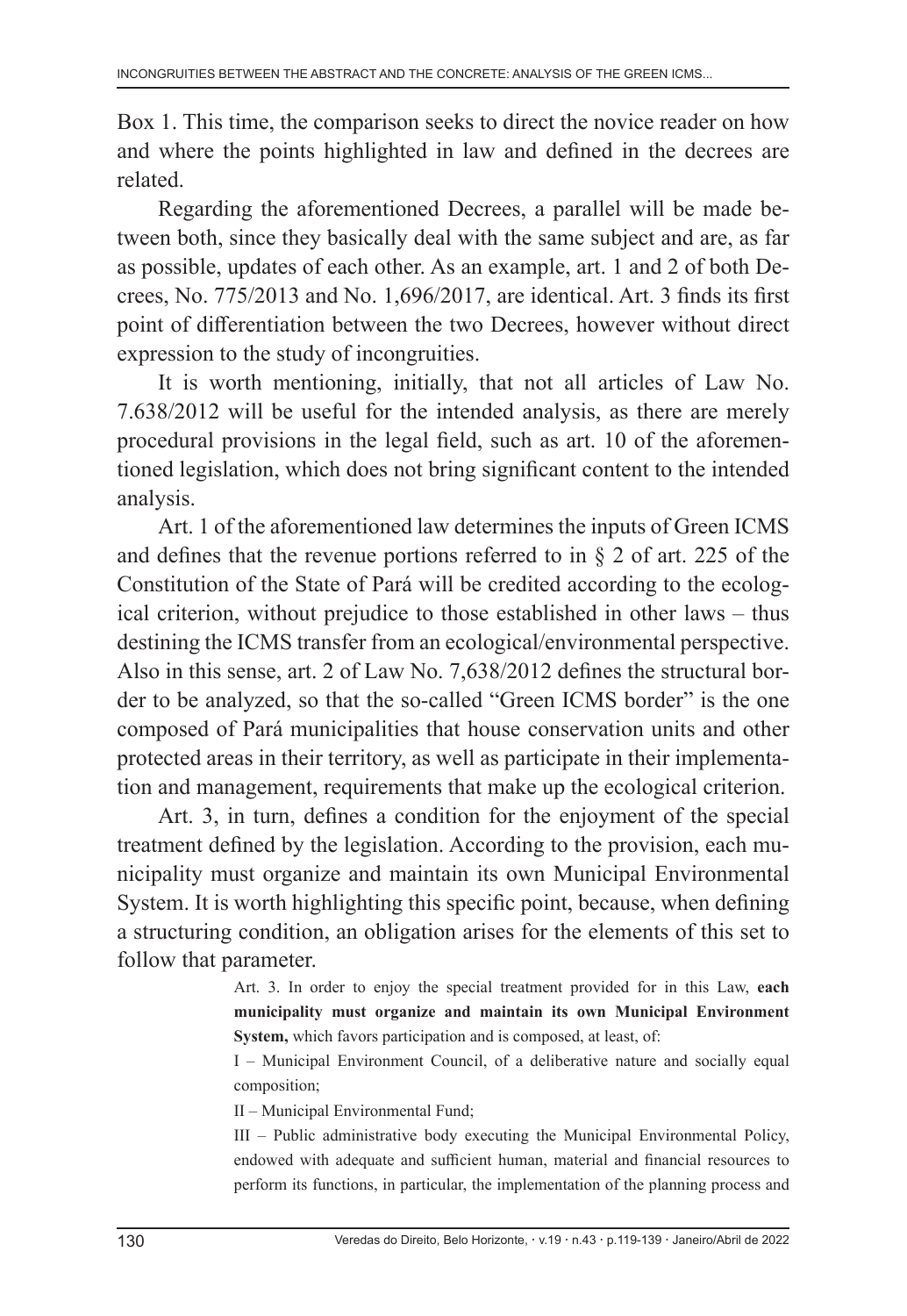the Municipal Environmental Plan, aiming to consolidate the Agenda 21 Location; IV – other public and participatory policy instruments necessary for the full implementation of the Municipal Environmental Policy (PARÁ, 2012, emphasis added).

The importance of art. 3 is directly related to the problem addressed in this work, that is, the inconsistencies found in the application of Green ICMS in Pará, so that it will gain prominence as the first relevant point for the approach addressed, as well as for the result obtained by this work.

In this context, in order to carry out a survey of the Municipal Environmental Councils existing in Brazil, IBGE (2015) carried out a national study, in the period between 2001 and 2012, based on the use of Basic Municipal Information Research (MUNIC). In this study, published in 2015, an affirmative answer was obtained from the representative of the environmental agency, or from another qualified person from each of the Brazilian municipalities as a means of validity (IBGE, 2015), in order to evaluate those councils that acted at least once in a twelve-month period. Thus, according to IBGE (2015), the growth of Municipal Environmental Councils was as shown in Figure 1.



**Figure 1 –** Graph of the proportion of municipalities with an active Municipal Environmental Council in Brazil from 2001 to 2012.

Source: IBGE (2015).

According to the aforementioned study, when comparing the data by region of Brazil, it is possible to observe the behavior by state, a fact that allows highlighting the North Region of the country as being the one whose rates are lower than the Brazilian average (Figure 2).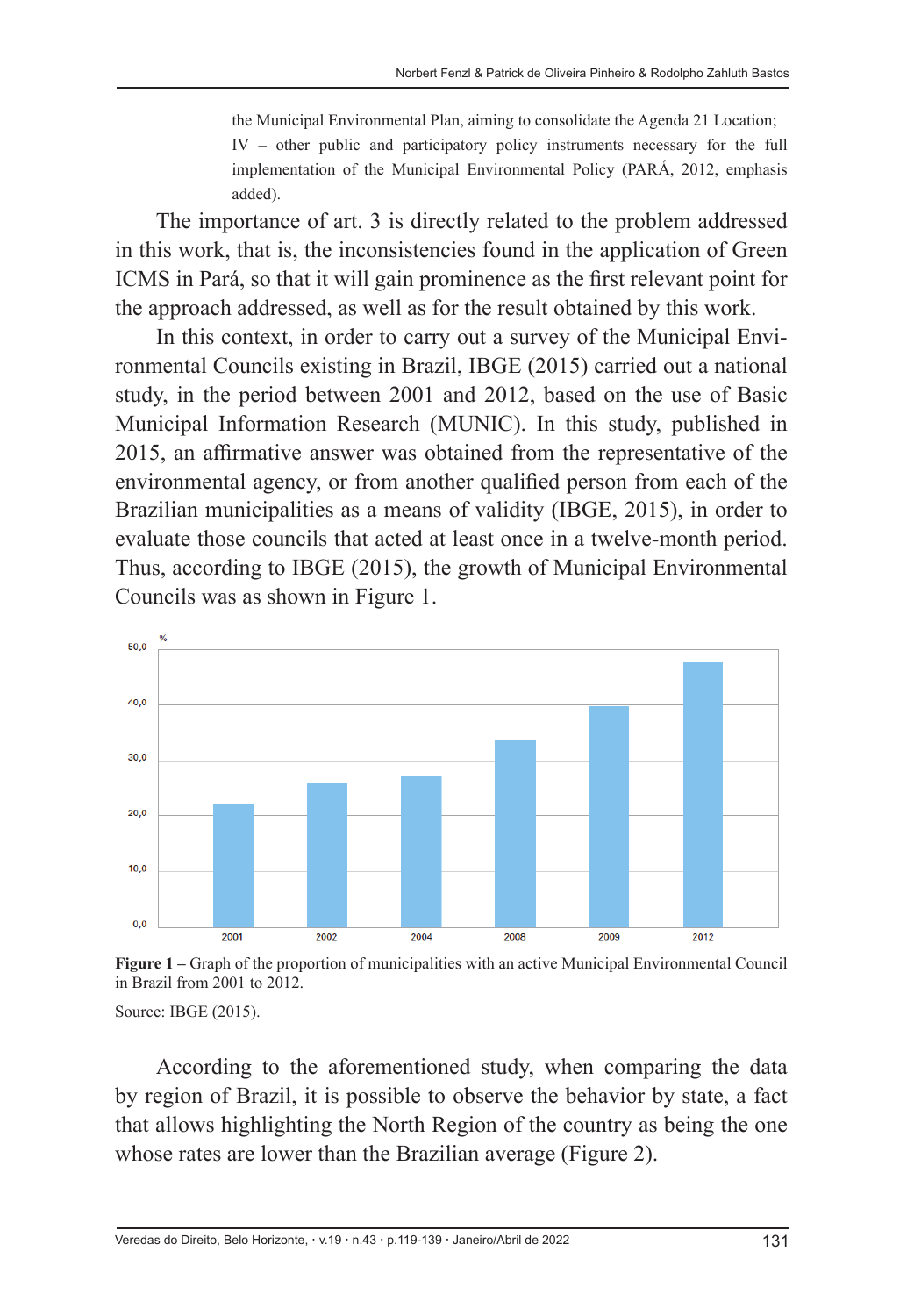Thus, taking into account the growth forecast made from the highlighted data, with the help of the Microsoft Excel 2016 forecasting tool, the perspective regarding the percentage of Environmental Councils, in 2017, is about 57.47%. Applying the reality of Pará, this forecast would result in about 83 municipalities with active councils – the first step towards enabling municipal environmental management, in accordance with state law. It is worth mentioning that this reality contrasts with that presented by the Green Municipalities Program (PMV)<sup>7</sup> in 2017, when it attests that about 33 municipalities did not inform whether they have the capacity to carry out environmental management, leaving one hundred and eleven qualified municipalities<sup>8</sup>.

In this way, the conditioning factor for the existence and maintenance of a Municipal Environmental System, described as an obstacle to the receipt of Green ICMS, was never an object of appreciation by any municipality, since there is no evidence of challenge of this specific point<sup>9</sup>. As the first condition to be obeyed by all municipalities that wish to collect the amounts referring to the transfer of the Green ICMS share, this was not even the object of a formal complaint, bringing at least three logical conclusions: (a) all municipalities comply with the conditions imposed by art. 3; (b) no municipality meets this condition; or, still, (c) there are as many municipalities that comply with it as there are those that do not. However, there is absolutely no questioning, of a practical nature, of the former about these.

Therefore, it is possible to deduce, in theory, that there is not enough knowledge on the part of municipal environmental agents regarding the

<sup>7</sup> PMV is a program that aims to combat deforestation in the State of Pará, strengthen sustainable rural production through strategic environmental and land management actions, as well as environmental management, focusing on local pacts, monitoring deforestation, implementation of the Rural Environmental Registry (CAR) and the structuring of environmental management in the participating municipalities.

<sup>8</sup> To reach this value, it is necessary to issue a report at http://www.municipiosverdes.pa.gov.br/ relatorios/comparativo/gestao\_ambiental/municipios and select all. Art. 8 of the Resolution of the State Environmental Council of the State of Pará (COEMA) No. 120, of October 28, 2015, which defines criteria for the municipality to exercise local Environmental Management, is the basis used by PMV to reach that highlighted number.

<sup>9</sup> Since the implementation of ICMS Verde, there has not been any challenge in relation to this fact. There are, however, only two challenges referring to the indexes, one published in the Diário Oficial do Estado do Pará No. 32,946, of August 10, 2015, referring to the municipality of Benevides/PA, and another published in DOE No. 32,703, of August 11, 2014, referring to the municipality of Itaituba/ PA. Such information was obtained through a survey with the state SEMAS and consultation of the electronic publications system, Diário Oficial do Estado do Pará, between the periods of June 2012 to July 2017.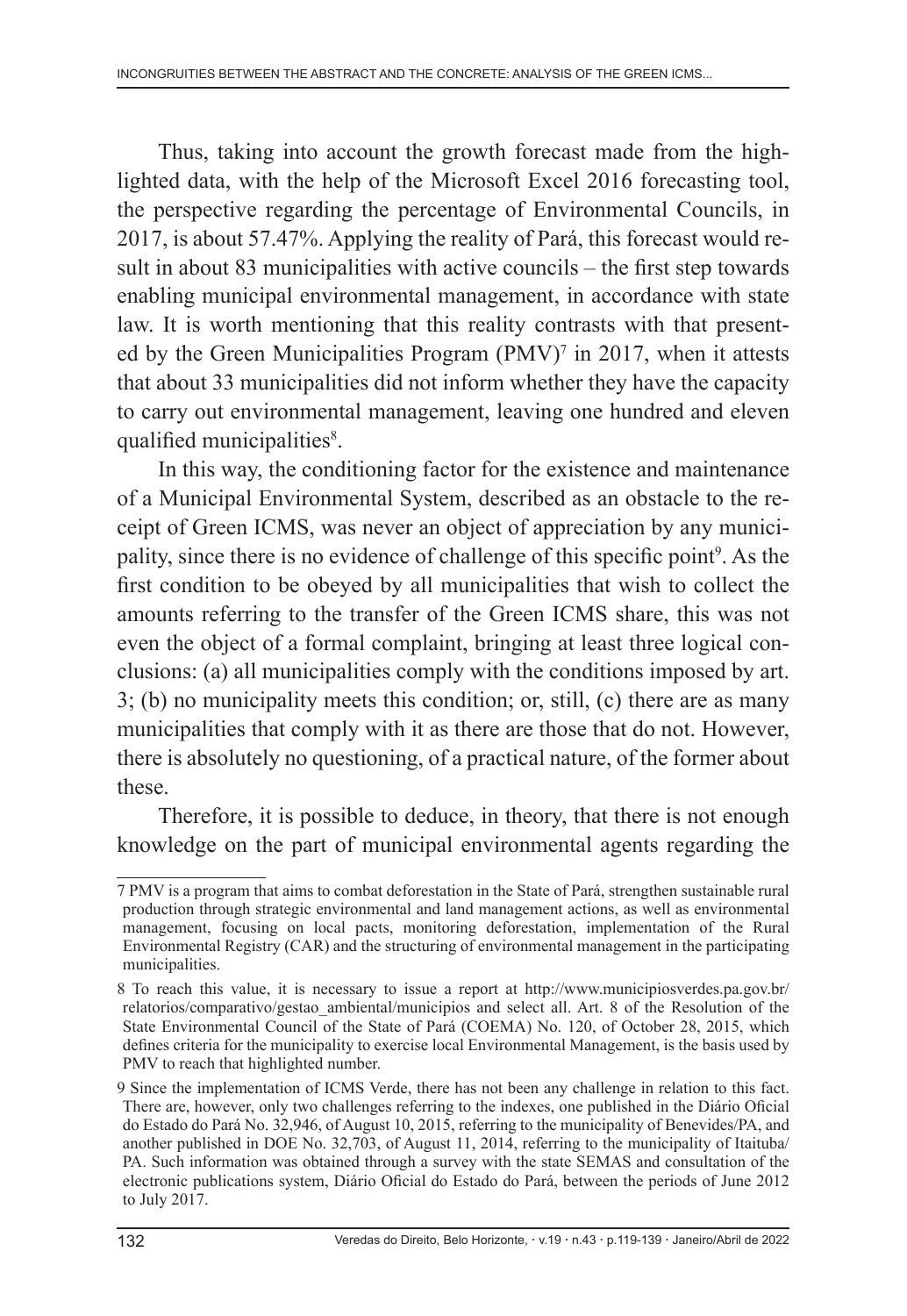possibility of challenging the measurement of those who do not comply with what is established by law. Furthermore, still in relation to art. 3 of Law No. 7.638/2012, when it defines as a requirement that the municipality has a Municipal Environmental Fund, applying it in conjunction with art. 4 of the same law, such a device does so by defining the destination of the revenue received by the municipality through ICMS. However, as the tax binding is prohibited by the 1988 Federal Constitution, under the terms of art. 167, IV and IX, there would be the risk of entering an obscure path, given the possibility of there being a factor that prevents the state from allocating the revenue received by the municipalities for a certain purpose.



**Figure 2 –** Proportion of municipalities with an active Municipal Environment Council, according to major regions and federation units in 2012.

Source: IBGE (2015).

Finally, it is important to highlight that, despite the constitutional prohibition mentioned, it is impossible for the state to define the use of the revenue by those federated entities, and the linkage for the use of revenue from taxes received from the state may, through a law of its own, indeed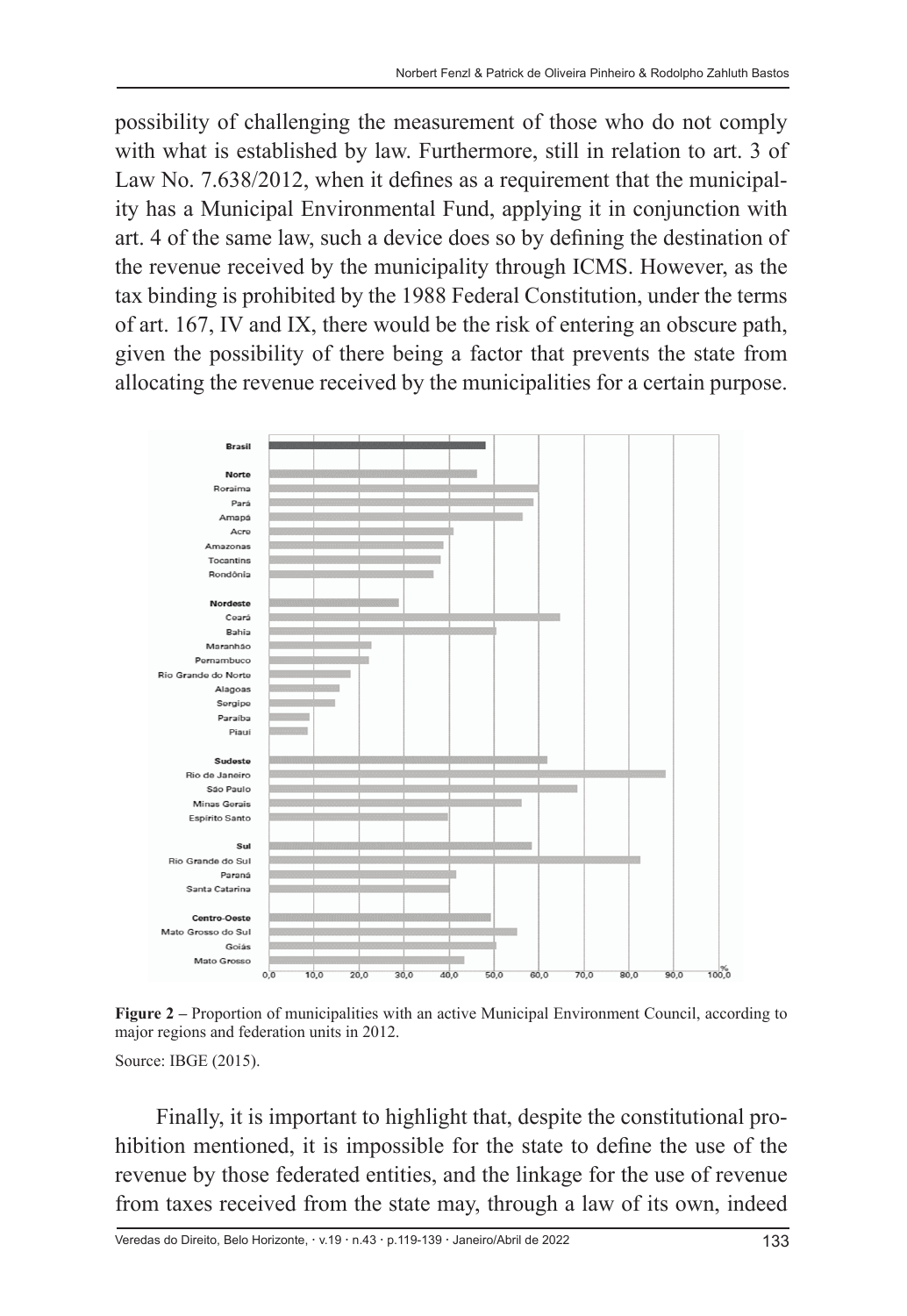occur. This is how the following judgment of the Federal Supreme Court  $argues<sup>10</sup>$ :

> AGREEMENT – DEBIT – ICMS – MUNICIPALITY PARTICIPATION. There is no offense to item IV of article 167 of the Federal Constitution, in which the product of the municipality's participation in the ICMS is used for debt settlement. **The link prohibited by the Constitutional Text is related to taxes of their own** (BRASIL, 2001, emphasis added).

The suggested way out is the development of specific municipal legislation, whose purpose is to make the use of the resource viable by the federated entities, in order to establish financial means to achieve the purposes for which Green ICMS is intended. A practical example to the one described is Law No. 161, of April 18, 2013, prepared by the municipality of Brasil Novo (PA), part of the southwestern mesoregion of Pará, which created the Municipal Fund for Development, Protection and Defense of the Environment (FMMA). The aforementioned law aims to finance actions aimed at the rational and sustainable use of the natural resources of that municipality, as well as their inspection, defense and recovery – as defined in art. 2 of Law No. 161/2013 (BRASIL NOVO, 2013) – and defines which resources are part of the FMMA. Nevertheless, there is no express provision in law about the allocation of Green ICMS to the Fund, and it is up to the public authority to interpret it and define the destination of such  $resource<sup>11</sup>$ .

Also in this sense, art. 5 of the Green ICMS Law can serve as an external element capable of acting in the structural cohesion of the environmental policy, since it allows the action of programs supportive of municipalities, which aim to integrate them into the special treatment provided for by the law. As an example, there is the Green Municipalities Program of the State of Pará, created through Decree No. 54 of March 30, 2011, which was developed in partnership with municipalities, civil society and the private sector, together with IBAMA and the Federal Public Ministry (MPF).

Another incongruity pointed out in the ICMS Verde Law in Pará is present in its art. 6, as shown below:

> Art. 6 The technical criteria for resource allocation and the percentage indexes related to each municipality will be defined and calculated by the state environmental agency.

<sup>10</sup> The majority understanding by the STF is that the constitutional prohibition applies only to taxes of their own. In this vein, the highlighted judgment alludes to the homogenization of the jurisprudence of that court.

<sup>11</sup> It should be noted that this point can cause problems in the specific case, since there are conflicts of interest in the use of ICMS revenue destined for the Municipalities.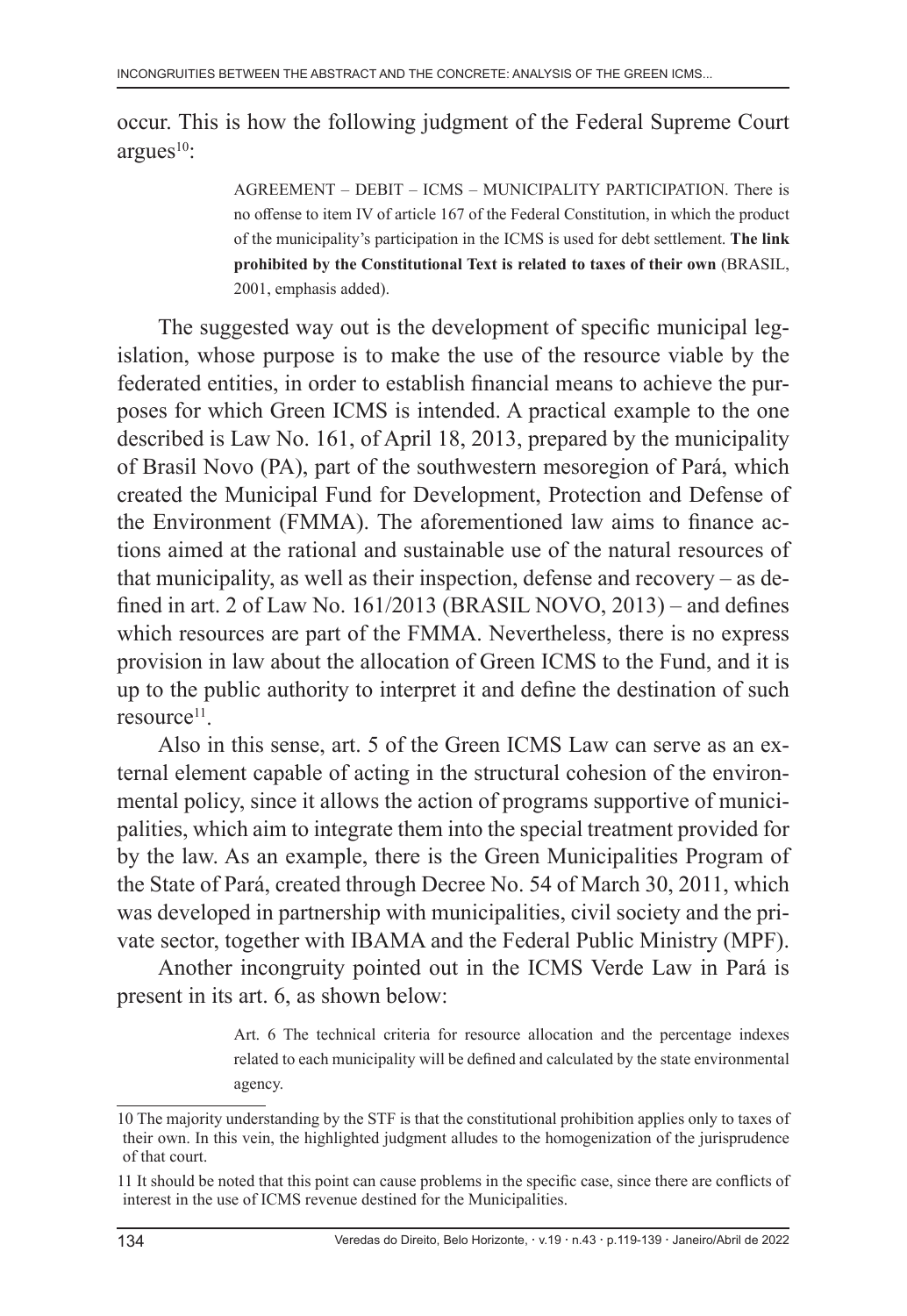$§$  1 – The determination of the percentage indexes to be distributed to each municipality will consider the existence and level of environmental **quality** and conservation of each protected area and its surroundings, existing in the municipal territory, as well as the participation and improvement of the **quality** of life of traditional populations, through the support given by the municipality to their sustainable development. § 2 – The percentage indexes per municipality related to the ecological criterion will

be calculated, annually, according to the quantitative environmental changes of the protected areas, which meet the technical definitions established in regulations of the Executive Branch (PARÁ, 2012, emphasis added).

The provisions of this article define that the state environmental agency is responsible for allocating the necessary resources, through technical criteria and indices, attributing to the Secretary of Environment and Sustainability (SEMAS) the discretionary power to establish, with respect to legal limits, the way in which each municipality should receive its share of revenue from Green ICMS.

Furthermore, art. 6 of the aforementioned State Law is also responsible for pre-defining how the criteria and indices for apportioning the Green ICMS would be established across the municipalities, which establishes that environmental *quality*, conservation of the area and its surroundings, as well as improvement in *quality of life* of traditional populations, would be the bases for the establishment of criteria and distribution indices.

However, art. 4 of Decree 775/201312, in turn, defines only *quantitative criteria* for the division of Green ICMS across municipalities. This time, there is an absence of aligned parameters in relation to the way in which the indices and criteria should have been calculated, since the law (hierarchically superior norm) assigned the term "quality" as a basis for the division, while the decree amends the parameter from "quality" to "quantity", which configures incongruity between the devices.

Another relevant point concerns the use of the word *quality*, which is related to what meaning this word is linked to, given that, although this term can be found in several national legislations of an environmental nature13, there is no definition of which *quality* is meant. It is, therefore, an abstract concept that gives rise to different understandings, with the public manager being responsible for defining parameters about this "quality" in each case14.

Veredas do Direito, Belo Horizonte, · v.19 · n.43 · p.119-139 · Janeiro/Abril de 2022 135

<sup>12</sup> This article defines the transfer of Green ICMS to municipalities during the years 2014, 2015 and 2016, according to specific criteria defined by law.

<sup>13</sup> The term "quality" is found in legal provisions such as the Federal Constitution of 1988; the National Environmental Policy Act of 1981; the National Solid Waste Policy Law; as well as Law no. 12,305/2010, which defines national guidelines for basic sanitation, among others.

<sup>14</sup> Such discussion, without a doubt, could be the subject of a specific topic, deserving to be better debated, since the quality of life of the population tends to vary between locations, periods of time,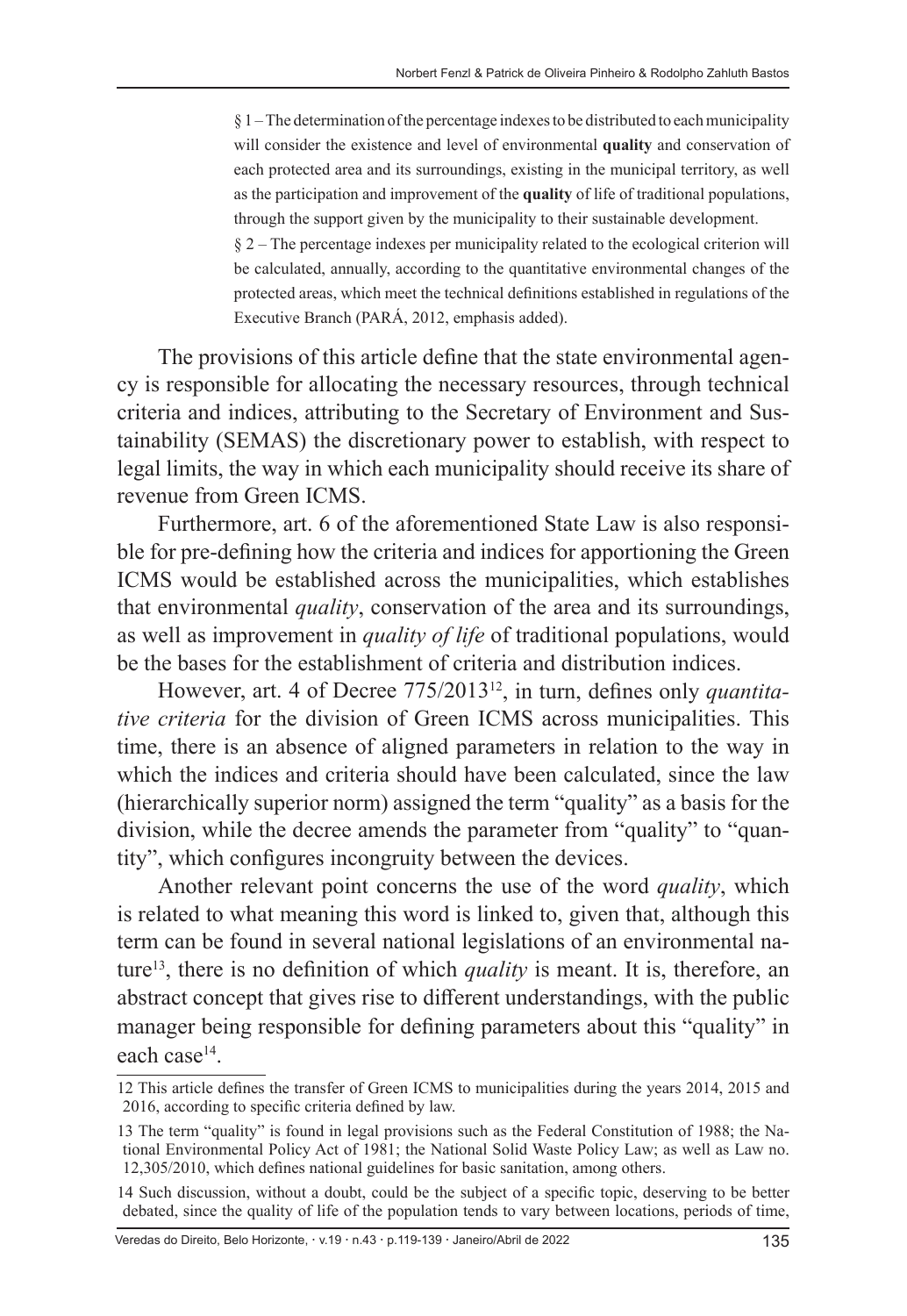Finally, one last incongruity found in Law No. 7.638/2012 can be explained by comparing its arts. 7, 8 and 9 in parallel to art. 3 of Decree No. 775/2013, as well as art. 3 of Decree No. 1,696/2017. In this case, the legislative confusion is due to the progression of successive, annual and progressive percentages, to which the referred law relates. According to Table 1, highlighted in the previous topic, the percentages have always evolved in the amount of 2% (two percent) each year, rather than 1% (one percent) per year, as established by law. Such incongruity can be defined as mere material error, possibly caused by non-spontaneous failure of the final drafter of the law.

# **CONCLUSION**

This work analyzed, through a practical and normative approach, some incongruities found in the application of the Green ICMS policy in the state of Pará, whose existence directly causes perceived results in the political sphere, in a global perception.

At first, the incapacity for adequate environmental management, perceived in some municipalities in Pará, was addressed. Green ICMS Law of Pará imposes, as a condition for the receipt of the portion by the municipalities, the existence of a minimum structure capable of managing the values and exercising, in fact, a decentralized environmental public administration. In this sense, Pará, in the impetus of adopting the Green ICMS collection policy, ended up benefiting all municipalities just for a political reason, since these, to a large extent, do not have the necessary conditions to carry out the alleged environmental management. Therefore, the Green ICMS collection policy and the effective implementation of its benefits cannot be observed so clearly and, in some cases, suffer from structural problems.

Although there is a relevant number of municipalities in Pará that declare themselves capable of exercising the local management of environmental conservation policies, this statement lacks reliability, insofar as both municipal environmental councils and municipal funds need not only a formal structure as provided by law, but also a human structure with specific knowledge about the various issues involving municipal environmental management. Therefore, one of the main inconsistencies observed

origin, history of relationship with the environment. It would not be fair to compare the quality of life defined by a particular indigenous population, far from modern social life, to that defined by essentially urban populations.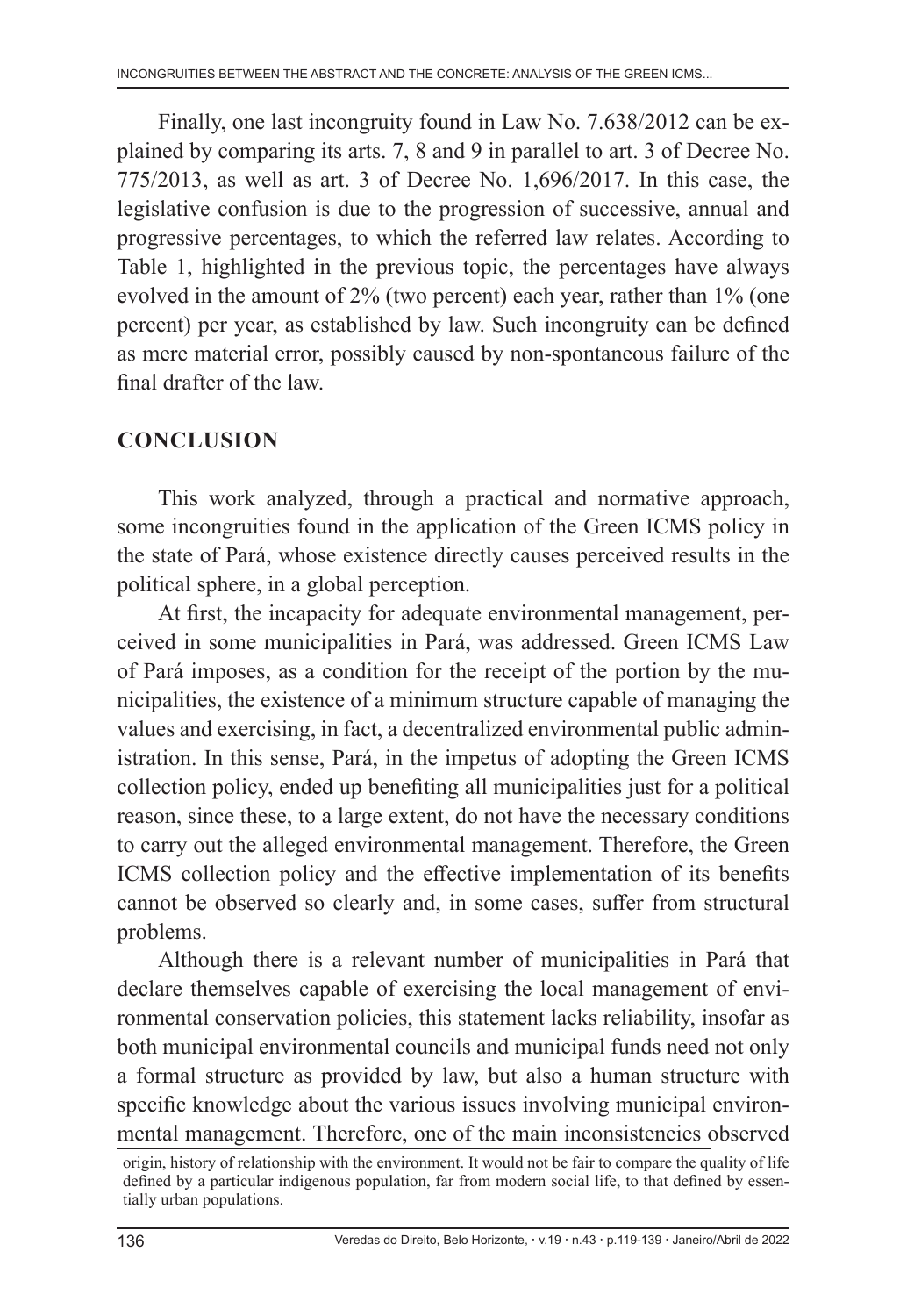from the research carried out is precisely the permissibility that made some municipalities in Pará receive the amounts related to Green ICMS without actually carrying out the appropriate local environmental management required by law.

Green ICMS is a public policy of payment for restriction of land use and compensation for environmental preservation, so it is expected that the increase in revenue provided by it is in fact linked to a concrete improvement in both aspects on which the legislation is based. Once these two assumptions are left aside and replaced by mere quantitative factors, it is possible that injustices occur that, in the long run, will lead to problems for the community.

The contribution of this work lies in an analysis of public policy as a whole, analyzing a heterogeneous scenario and providing a clearer and more coherent understanding. Furthermore, the work sought to point out solutions to the problems observed to correct the incongruities pointed out; however, it is first necessary to implement a feedback system from mechanisms that are able to guide and understand the changes that occur in the system. In this sense, a possible correction would be the work of the TCM with SEMAS and PMV, helping to inspect the destination given to public money that comes from the transfer of Green ICMS- related amounts. Finally, it was observed that, although the TCM already has this prerogative, the absence of dialogue between state and municipal bodies in Pará is an important obstacle to be overcome for the effective application and collection of satisfactory results of the Green ICMS public policy.

### **REFERENCES**

BENJAMIN, A. H. V. O meio ambiente na Constituição Federal de 1988. *Informativo Jurídico da Biblioteca Ministro Oscar Saraiva*, Brasília, DF, v. 19, n. 1, p. 37-80, jan./jun. 2008. Available from: https://www.stj.jus.br/ publicacaoinstitucional/index.php/informativo/article/viewFile/449/407. Access on: Jun. 21, 2021.

BRASIL. Supremo Tribunal Federal (2. Turma). *Recurso Extraordinário 184.116 – Mato Grosso do Sul*. Ministro Marco Aurélio, 16 de fevereiro de 2001. Brasília, DF: STF, 2001. Available from: http://www.stf.jus.br/portal/processo/verProcessoPeca.asp?id=112760469&tipoApp=.pdf. Access on: Jun. 21, 2021.

BRASIL. [Constituição (1988)]. *Constituição da República Federativa do*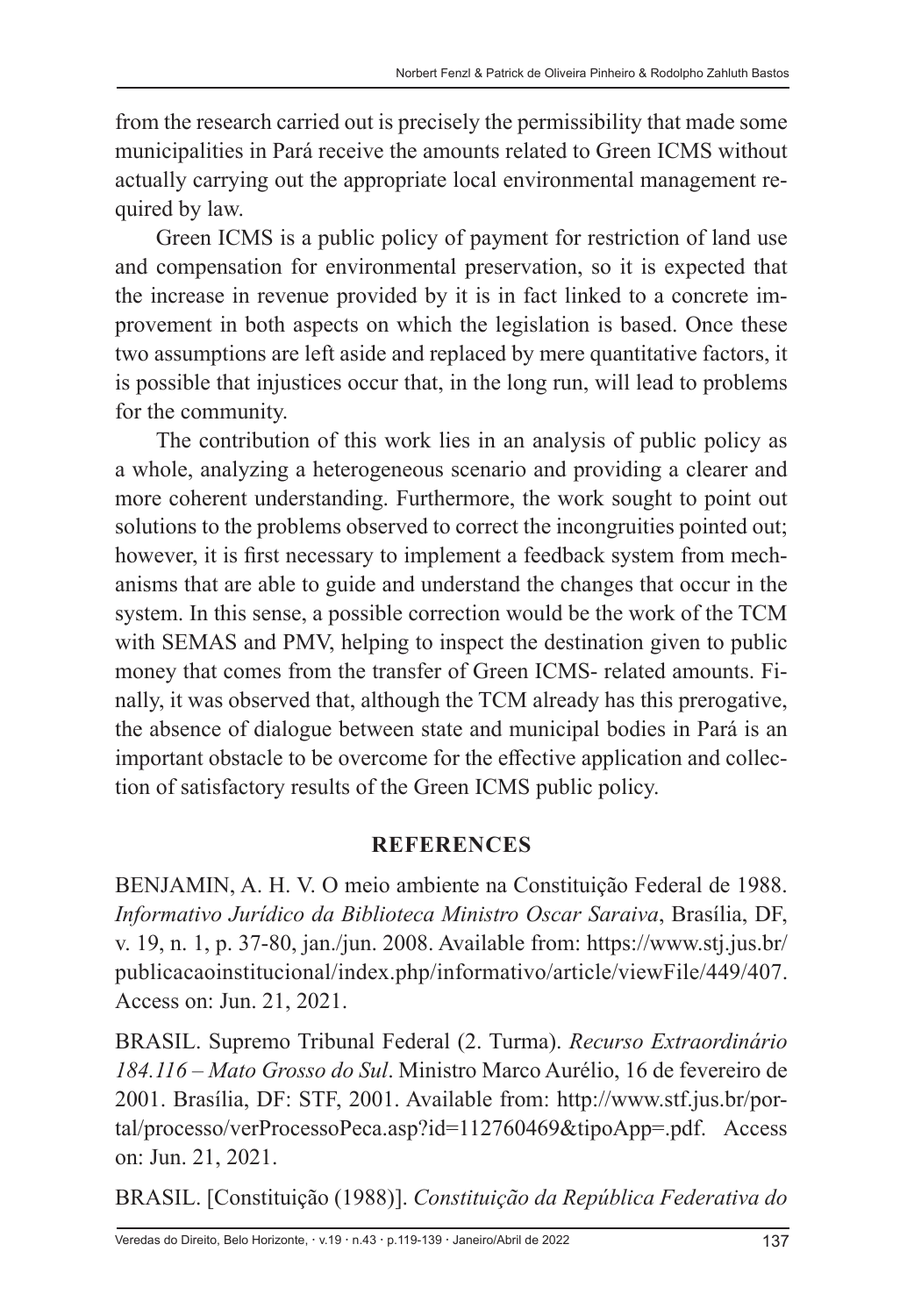*Brasil de 1988*. Brasília, DF: Presidência da República, [2022]. Available from: http://www.planalto.gov.br/ccivil\_03/constituicao/constituicaocompilado.htm. Access on: Jun. 21, 2021.

BRASIL NOVO. *Lei Municipal n. 161, de 18 de abril de 2013*. Cria o Fundo Municipal de Desenvolvimento, Proteção e Defesa do Meio Ambiente – FMMA do município de Brasil Novo. Brasil Novo: Prefeitura Municipal, 2013. Available from: https://brasilnovo.pa.gov.br/lei-municipal-no-161-2013-de-18-de-abril-de-2013/. Access on: Jun. 21, 2021.

CARRAZZA, R. A. *ICMS*. 13. ed. São Paulo: Malheiros, 2009.

INSTITUTO BRASILEIRO DE GEOGRAFIA E ESTATÍSTICA. *Indicadores de desenvolvimento sustentável*. Rio de Janeiro: IBGE, 2015. Available from: https://biblioteca.ibge.gov.br/visualizacao/livros/liv94254.pdf. Access on: Mar. 31, 2022.

LOUREIRO, W. ICMS ecológico: a consolidação de uma experiência brasileira de incentivo à conservação da biodiversidade. *In:* III CONGRESSO BRASILEIRO DE UNIDADES DE CONSERVAÇÃO, 3, 2002, Fortaleza. *Anais […]*. Curitiba: Rede Pró-Unidades de Conservação, 2002.

OLIVEIRA, G. G.; PÉRILLIER, E. B. M. A extrafiscalidade como instrumento de controle ambiental. *In:* ORLANDO, B. L. K. *et al.* (coord.). *Direito Tributário Ambiental.* Rio de Janeiro: Lumen Juris, 2009, p. 103-122.

OLIVEIRA, J. M. D. Proteção ambiental e sistema tributário – Brasil e Japão: problemas em comum? *In:* MARINS, J. (coord.). *Tributação e meio ambiente.* Curitiba: Juruá, 2002. (Coleção Tributação em Debate, v. 2).

PARÁ. [Constituição (1989)]. *Constituição do Estado do Pará de 1989*. Belém, PA: Assembleia Legislativa, 1989. Available from: http://pa.gov.br/ downloads/ConstituicaodoParaateaEC48.pdf. Access on: Aug. 09, 2021.

PARÁ. Decreto n. 775, de 26 de junho de 2013. Regulamenta a Lei Estadual n. 7.638, de 12 de julho de 2012. *Diário Oficial do Estado do Pará*: Poder Executivo, Belém, PA, 27 jun. 2013, Caderno 1, p. 5.

PARÁ. *Decreto n. 1.066, de 19 de junho de 2008*. Dispõe sobre a regionalização do Estado do Pará e dá outras providências. Belém, PA: Governo do Estado, 2008. Available from: http://www.prpa.mpf.mp.br/setorial/biblioteca/legislacao/decreto-estadual-n-1-066-de-19-de-junho-de-2008. Access on: Jun. 06, 2021.